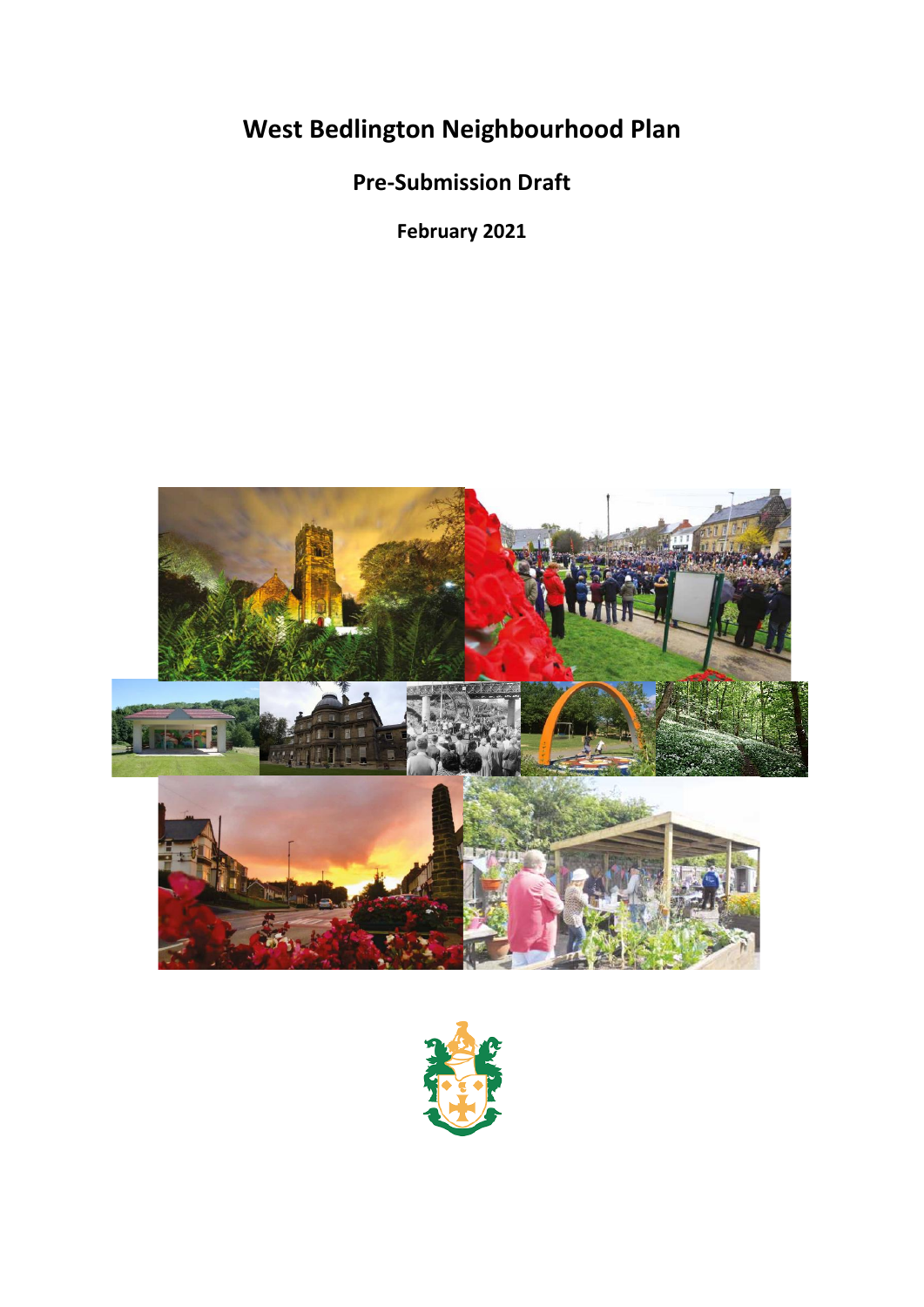## **Foreword**

The West Bedlington Neighbourhood Plan sets out the opportunities and challenges for our plan to address. It includes a positive vision, strategy and range of policies that will guide development in West Bedlington for the period to 2036. These include, but not limited to, the quality of life for our residents, community well-being, local economy and accessibility.

This draft West Bedlington Neighbourhood Plan has been drawn up by a working group of town councillors with input from residents and community groups. We were due to consult on the draft plan in April 2020, however, this was delayed as a result of the COVID-19 pandemic.

Our draft plan looks forward to 2036 and suggests policies and proposals that we believe will sustainably and effectively manage the future growth and development of West Bedlington and ensure our heritage and environment is protected and enhanced.

Once adopted, the policies within the West Bedlington Neighbourhood Plan will be used by planning officers at Northumberland County Council to determine planning applications. The plan will also be used by planning inspectors when deciding planning appeals. It will be part of the statutory development plan for the area and policies within it will supersede some policies in the old Wansbeck District Local Plan and provide further details to the strategic policies set out within the emerging Northumberland Local Plan.

The working group have put in a huge amount of work to get to this point and on behalf of West Bedlington Town Council I would like to thank all those who have inputted to it.

The town council look forward to receiving comments on the draft plan.

Councillor Adam Hogg Chair of Neighbourhood Plan Working Group.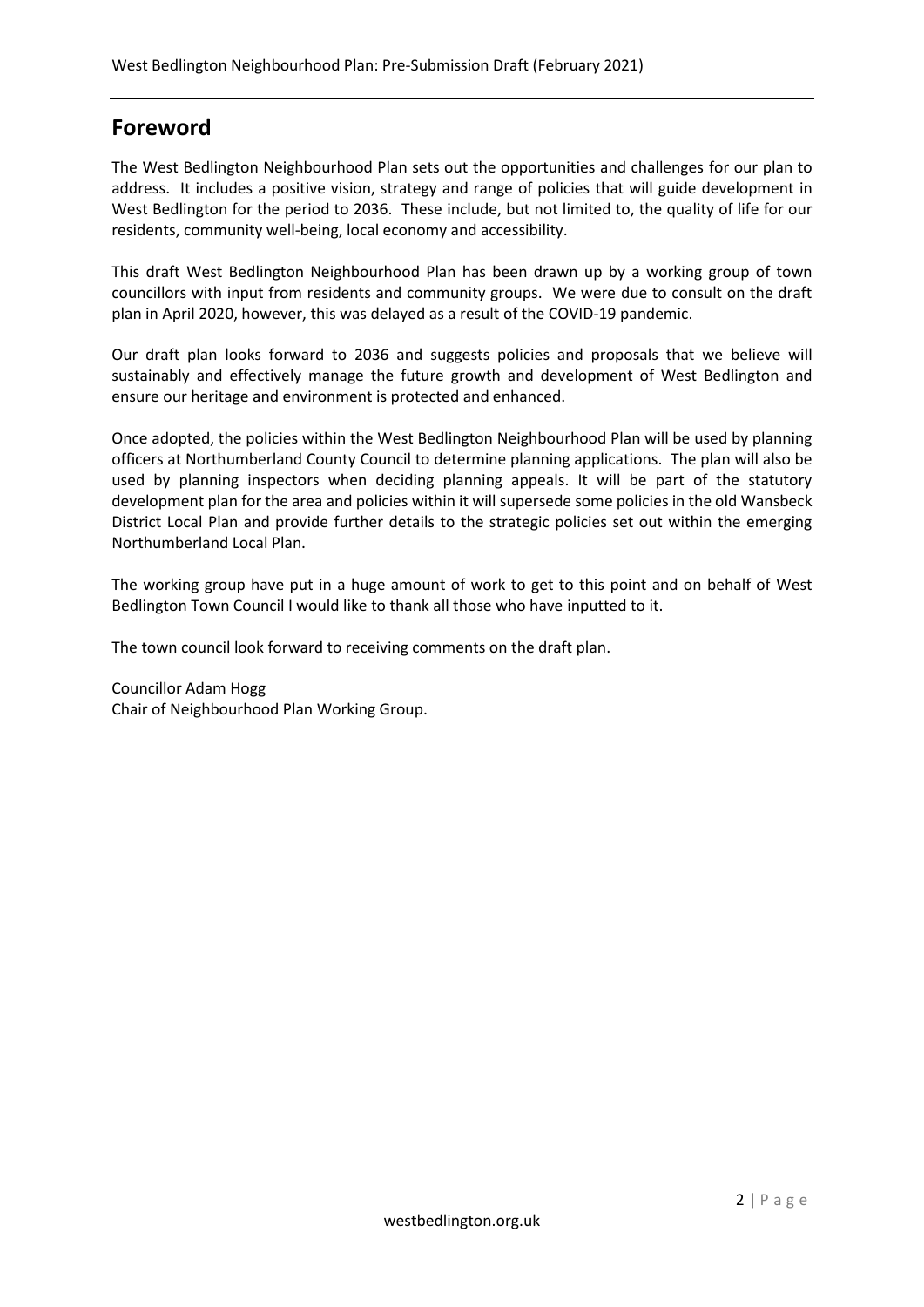# **Contents**

|    | Foreword                                                                                                                                                                                                                                               | 2                                                        |
|----|--------------------------------------------------------------------------------------------------------------------------------------------------------------------------------------------------------------------------------------------------------|----------------------------------------------------------|
| 1. | Introduction<br>Background to neighbourhood planning<br>Planning context<br>Background to the West Bedlington Neighbourhood Plan<br>How to get involved<br>Next steps                                                                                  | 4<br>4<br>4<br>5<br>6<br>6                               |
| 2. | The key issues for the West Bedlington Neighbourhood Plan                                                                                                                                                                                              | 8                                                        |
| 3. | Vision and objectives                                                                                                                                                                                                                                  | 10                                                       |
| 4. | Quality of life<br>Sustainable development<br>Design<br>General location of new development<br>Green infrastructure<br>Biodiversity<br>Local green space<br>Protected open space<br>Heritage assets<br>Shop fronts within Bedlington Conservation Area | 12<br>12<br>12<br>13<br>14<br>15<br>17<br>18<br>19<br>20 |
| 5. | Community well-being<br>Housing mix<br>Affordable housing<br>Community services and facilities<br>Allotments<br>Infrastructure                                                                                                                         | 22<br>22<br>22<br>23<br>24<br>25                         |
| 6. | Local economy<br>Employment<br>Bedlington town centre                                                                                                                                                                                                  | 26<br>26<br>26                                           |
| 7. | Accessibility<br>Active travel routes<br>Transport and new development<br>Annex 1:<br>Community actions                                                                                                                                                | 28<br>28<br>30                                           |
|    |                                                                                                                                                                                                                                                        |                                                          |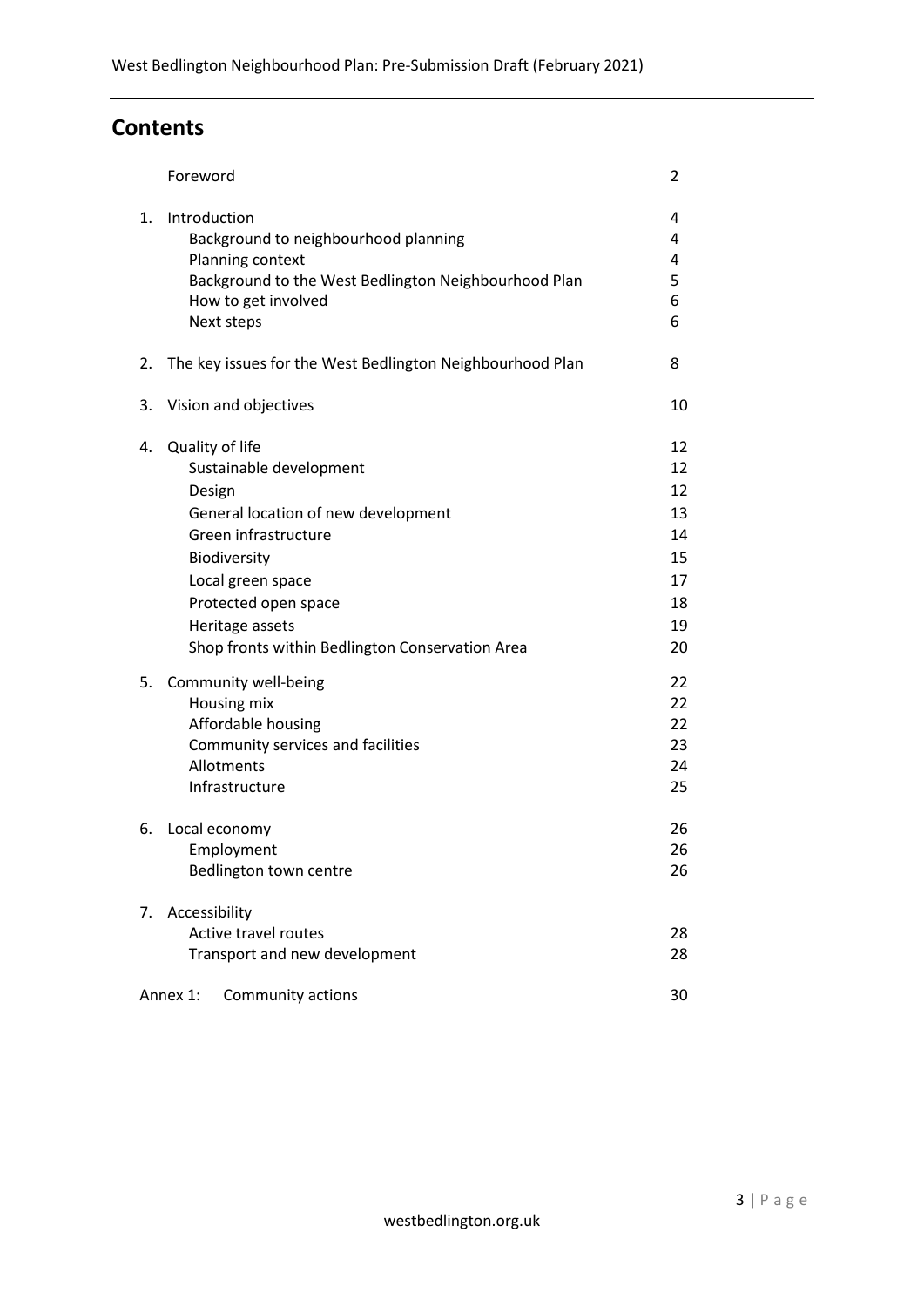## **1. Introduction**

#### **Background to neighbourhood planning**

- 1.1 Neighbourhood planning is a right for communities introduced through the Localism Act 2011. Neighbourhood plans are community-led, prepared by town and parish councils. They set out guidance on how new development will be managed. They do this by creating land use 'planning policies'. Plans can deal with a wide range of issues like housing, employment, heritage and transport. In some cases, they may only focus on one or two issues that are of particular importance in a local area. Policies within neighbourhood plans cannot block development or support less than already committed in the statutory development plan. What they can do is shape where that development will go and what it will look like.
- 1.2 Neighbourhood plans can also cover issues which are not related to the use and development of land. They can provide a useful document in which a town or parish council can establish priorities for action to improve their area. These are often referred to as 'community actions'. However, the main purpose of a neighbourhood plan is to set policies for the use and development of land.
- 1.3 Once a neighbourhood plan has been: examined by an independent examiner; agreed at the referendum stage by the local community; and 'made' (brought into legal force) by the local planning authority it becomes part of the statutory development plan. Planning law requires that planning applications are determined in accordance with the development plan, unless material planning considerations indicate otherwise.

#### **Planning context**

- 1.4 As they are part of the development plan, neighbourhood plans must be prepared in line with legal requirements. The way in which neighbourhood plans are prepared and the policies they contain are tested by an independent examiner who assesses whether the plan meets the 'basic conditions' to ensure they are legally compliant. Neighbourhood plans must:
	- Have regard to national planning policy and guidance;
	- Be in general conformity with the strategic policies of the development plan;
	- Contribute to the achievement of sustainable development; and
	- Be compatible with legal obligations.

#### National planning policy and guidance

1.5 National planning policy and guidance is set out in the National Planning Policy Framework (NPPF) and National Planning Practice Guidance (NPPG).

#### Development plan

- 1.6 Currently, the development plan for Northumberland consists of the saved policies of the former local planning authorities that made-up Northumberland before Local Government Reorganisation in 2009. For the West Bedlington Neighbourhood Plan Area, these are the policies set out within the Wansbeck District Local Plan (2007).
- 1.7 Northumberland County Council (NCC) has prepared a new Local Plan which will replace the existing saved planning policies. This was submitted for examination in May 2019 and is now undergoing examination.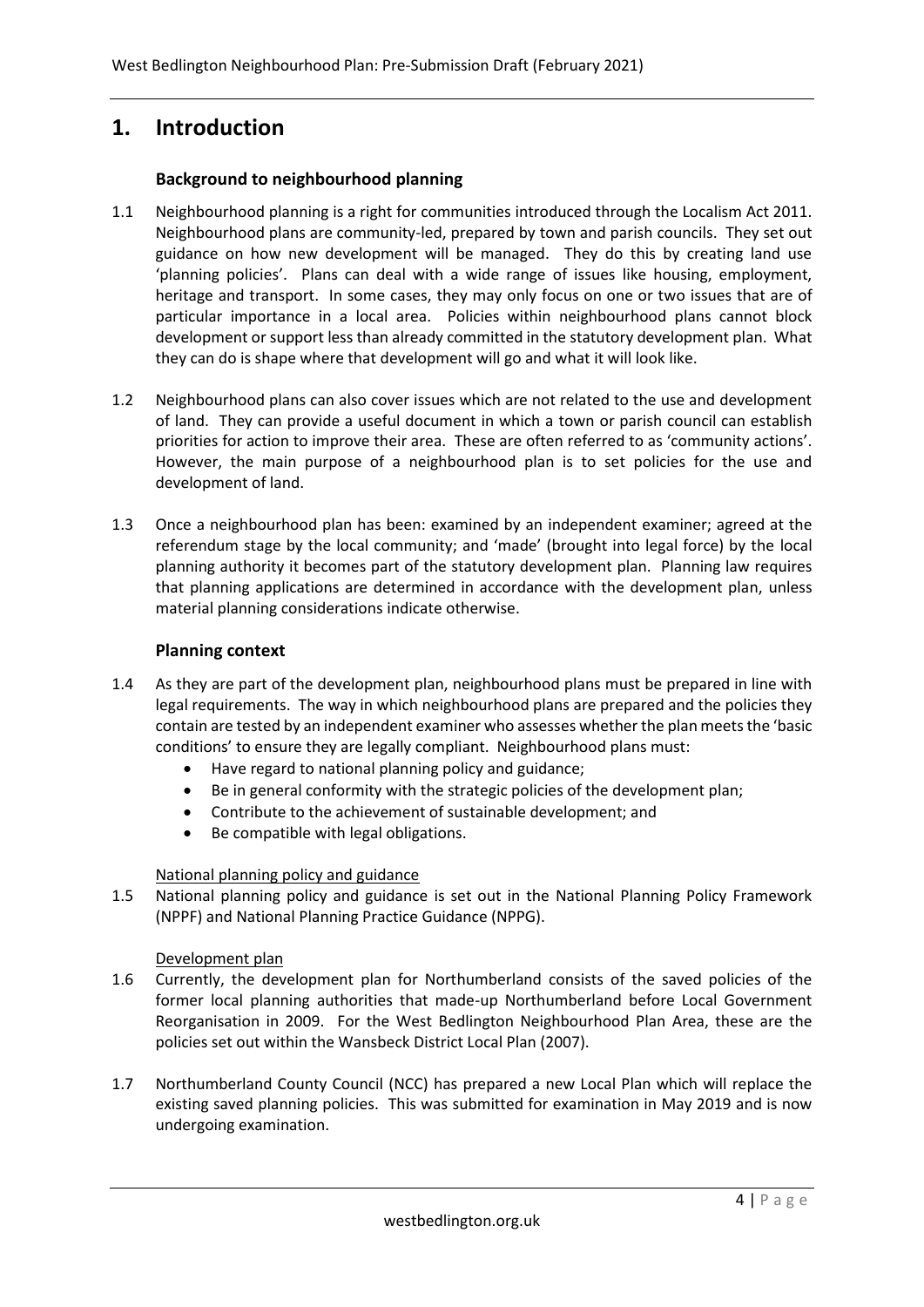1.8 The West Bedlington Neighbourhood Plan ('the plan') has been informed by the adopted Wansbeck Local Plan policies and the emerging Northumberland Local Plan.

#### Sustainable development

1.9 The purpose of the planning system is to help achieve sustainable development as defined by the NPPF. This specifies that the presumption in favour of sustainable development should be the basis for every plan and every planning decision. In brief, 'sustainable development' is about growth which delivers economic, environmental and social progress for this and future generations. The basic conditions statement, that will accompany the submission plan, will explain how the implementation of the plan is expected to contribute to sustainable development.

#### Legal obligations

1.10 Neighbourhood plans must be compatible with legal obligations, specifically strategic environmental assessment (SEA) and habitats regulations, through an appropriate assessment (AA). The SEA is a way of ensuring that the environmental implications of policies are taken into account before plans are brought into force. The AA process aims to ensure that the plan will not result in significant damage to internationally important nature conservation sites. The SEA and AA process is on-going and informing the preparation of the neighbourhood plan. A draft SEA and AA are available for comment alongside this pre-submission draft plan.

#### **Background to the West Bedlington Neighbourhood Plan**

- 1.11 On 3 May 2016 the parish of West Bedlington was designated as a neighbourhood area for the purposes of neighbourhood planning, see figure 1. The process of preparing the plan began in the spring of 2016, when residents were asked to respond to a survey about the local area. During 2016 and 2017, the work on the plan was led by the Bedlington Partnership, overseen by the town council. In Autumn 2018 the town council made the decision to take the lead on the preparation of the plan.
- 1.12 There have been four rounds of early engagement to obtain views of the local community and other stakeholders on the scope of the plan.
	- Spring 2016 online survey to capture issues for the plan to address;
	- Autumn 2018 sought further feedback on issues for the neighbourhood plan to address;
	- Spring 2019 engagement on a draft vision, objectives and policy themes for the plan; and
	- Autumn 2019 engagement on areas to be identified as local green space and protected open space.
- 1.13 Early engagement has informed the preparation of this document, which is the pre-submission draft plan. This draft plan identifies:
	- The context in which the plan has been prepared an overview of West Bedlington, the **opportunities and challenges** for the plan to address;
	- A **positive vision** for the future of the West Bedlington Neighbourhood Plan area;
	- How the vision of the plan will be **delivered through planning policies** i.e. the policies that **will be used to determine planning applications** within the plan area - providing a framework for sustainable development; and
	- How the vision of the plan will be **delivered through community actions** i.e. measures which are **intended to encourage action and influence decisions** taken by relevant bodies.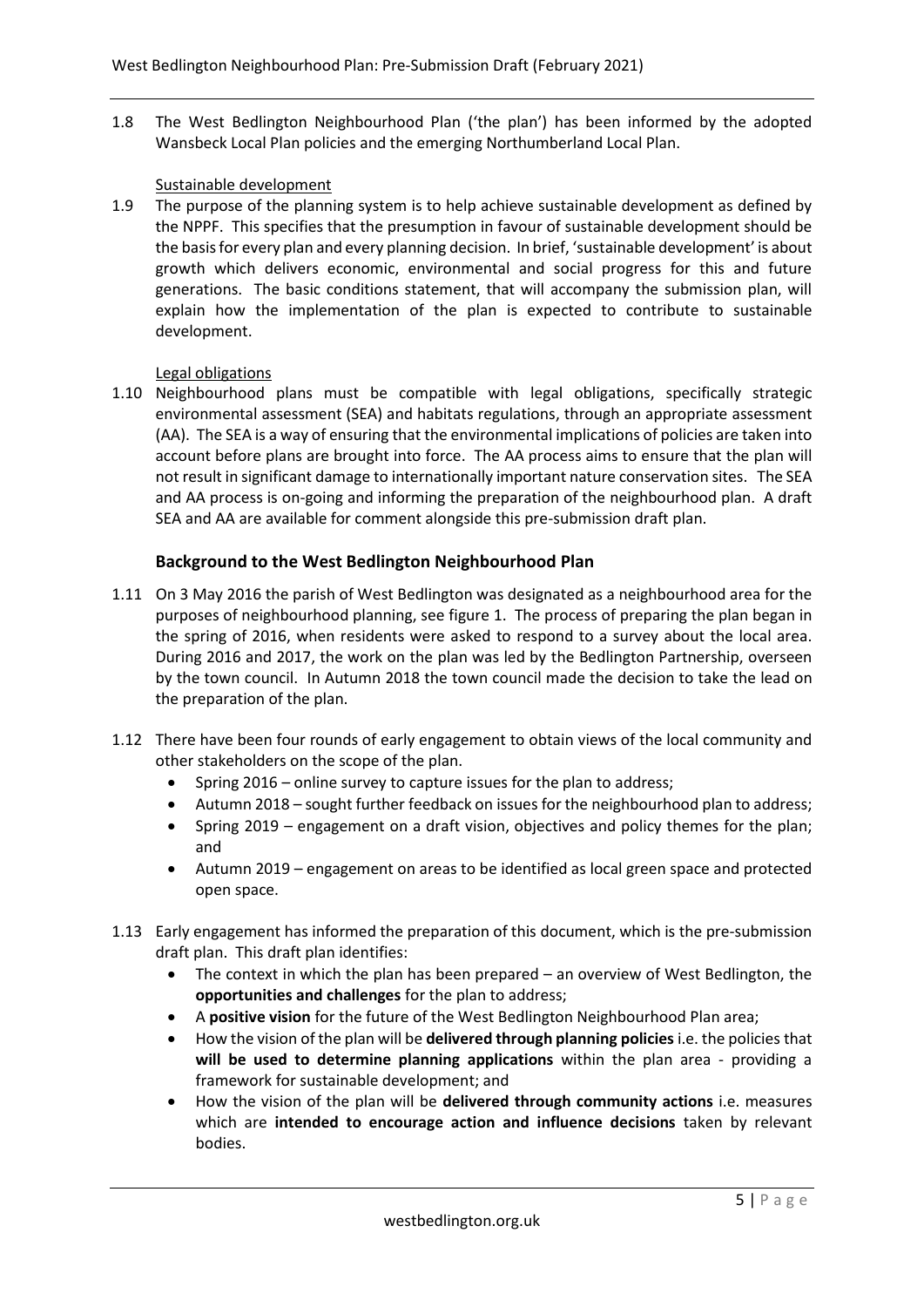- 1.14 Full details of the engagement undertaken that has informed the preparation of the plan will be included within a statement of consultation which will accompany the submission draft plan.
- 1.15 The period covered by the plan is to 2036, this aligns with the emerging Northumberland Local Plan. During this period, the neighbourhood plan will be reviewed and updated where required.
- 1.16 The background documents that have informed the preparation of this pre-submission plan are available online at: westbedlington.org.uk/neighbourhood-planning/.

#### **How to get involved**

- 1.17 The draft plan has been informed by community engagement and evidence work. We need your input to ensure the plan and policies we have drafted fully reflect the views of local people.
- 1.18 You can let us know your views on this draft plan in the following ways:
	- By email to: nplanwbtc@gmail.com ; or
	- By letter to: West Bedlington Town Council, Bedlington Community Centre, Front Street West, Bedlington, NE22 5TT.
- 1.19 Comments must be received **by noon on 7 April 2021**.

#### **Next steps**

- 1.20 Following the end of the consultation period the town council will review the responses received and identify if any changes need to be made to the plan and its evidence base.
- 1.21 The current timetable for the next stages of the plan making process is:
	- Submission of the plan to NCC for examination: spring/ summer 2021;
	- Consultation on the submission plan: summer 2021;
	- Examination of the plan by an independent examiner: summer/ autumn 2021;
	- Referendum: winter 2021; and
	- Neighbourhood plan 'made' by NCC: winter 2021.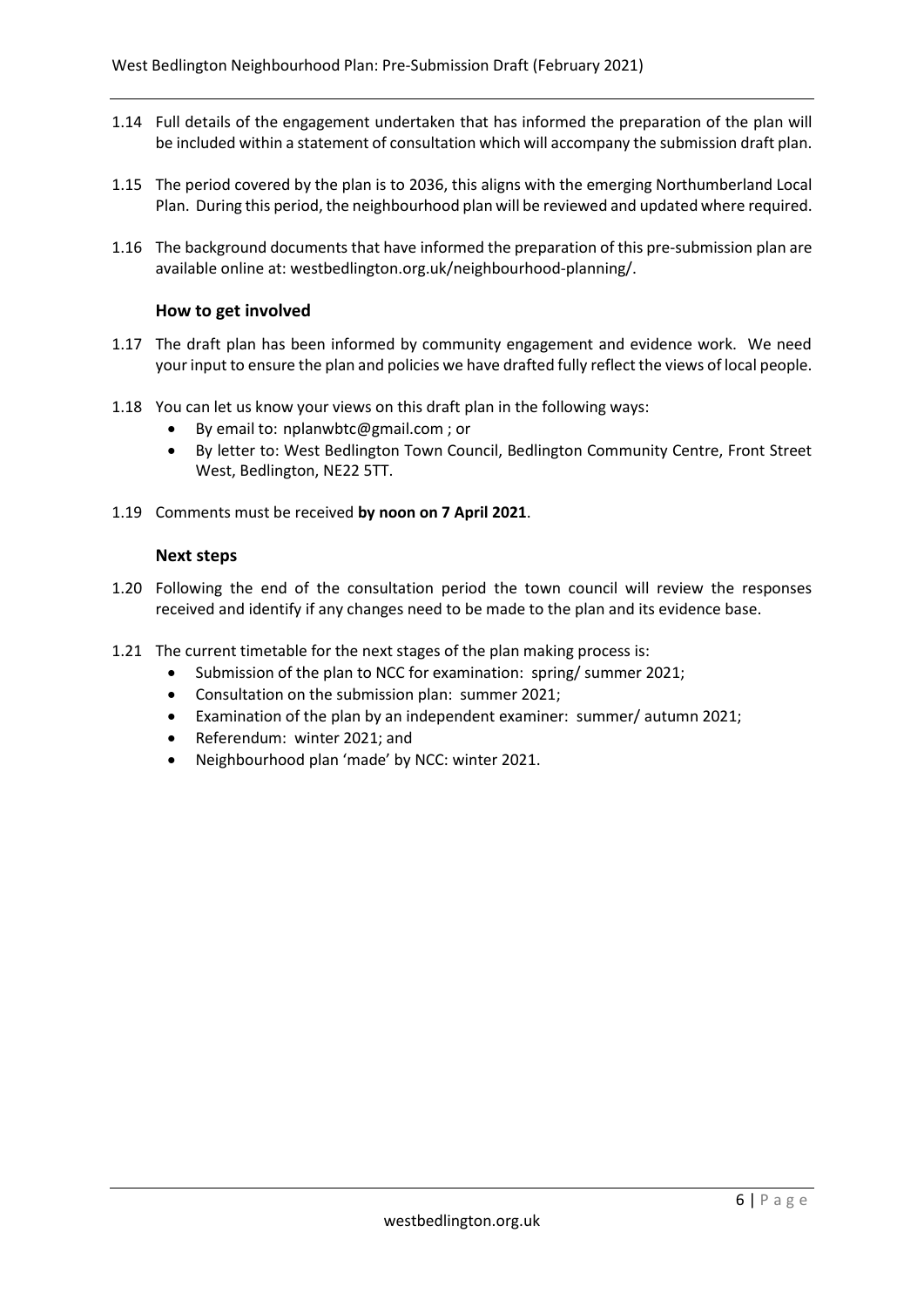

*Figure 1: West Bedlington Neighbourhood Plan Area*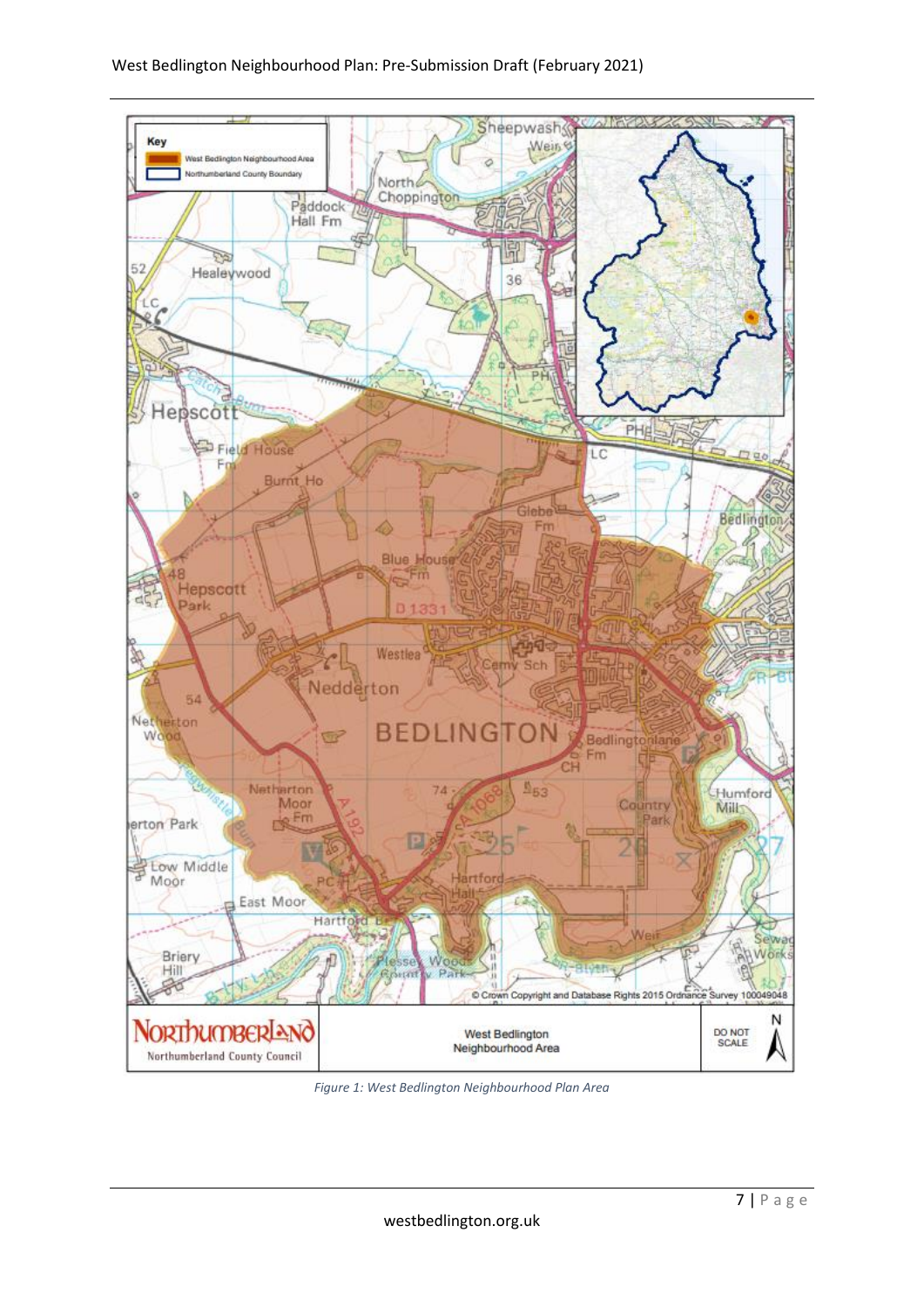# **2. The key issues for the West Bedlington Neighbourhood Plan**

#### **Background to West Bedlington**

#### The growth of the town

- 2.1 West Bedlington has a long history with Saxon origins. There is a suggestion that the remains of St Cuthbert rested at the site of St Cuthbert's church in 1069. Bedlington was previously part of County Durham, until 1844 when it was made part of Northumberland.
- 2.2 In the 1730s the market town began to change its focus to that of the industries of ironstone and coal. Bedlington became pivotal to infrastructure production for the new railway industry led by the Stephenson's of Newcastle. Commerce, industry and housing flourished, plus churches, schools, institutions and many pubs were developed. By the late 1900s, collieries and miners' terraces were added to the town, as well as upmarket housing.
- 2.3 During the late twentieth century, modern housing and low-density development was built to the north. Over the last 5 years there has been a number of large sites granted planning permission for residential development to the north (Glebe Farm – 500 units) and west (Blue House Farm – 180 units) of the plan area.

#### Population and housing

- 2.4 The Census identifies that in 2011 the plan area comprised 9,951 residents, living in 4,375 households. With regard to the age profile: 53.6% of residents were aged between 25 and 64; 18.6% aged 65 and over; with 17.9% of the population aged 15 and under.
- 2.5 In 2011, 89.6% of housing was described as a whole house or bungalow, the majority of which (37.8%) were semi-detached, then detached (32.3%), with terraced properties comprising 19.5%. 10.1% of the accommodation stock was described as flats, maisonettes or apartments. 39.8% of households owned their home with a mortgage or loan and 31.4% were owned outright. 16.6% of households were in the social rented sector and 11.6% private rented.
- 2.6 Of those aged 16-74 (5,124), 70.6% were economically active, with 42.7% employed full time. The main industries that residents were employed in 2011 were: human health and social work (16.3%); wholesale, retail trade (13.2%), public administration (12.3%) and manufacturing (10.8%).
- 2.7 Parish level health information illustrates that 46.1% of the community consider they are in very good health, 32.6% consider themselves to be in good health, 14.9% in fair health, 4.8% in bad health and 1.6% in very bad health.

#### Services, facilities and connectivity

- 2.8 The plan area provides a number of services and facilities to meet the day to day needs of local residents, including: schools, convenience stores, public houses and social clubs, cricket and golf clubs, a community centre and churches. However, residents rely on neighbouring towns such as Cramlington and Morpeth to gain access to a wider range of services and facilities. The town centre includes a large vacant brownfield site with proposals for its redevelopment to improve the retail offer of the town now being taken forward.
- 2.9 West Bedlington is well connected to the strategic road network, with the A189 located to the east, this connects Bedlington to Ashington and Newbiggin-by-the-Sea in the north and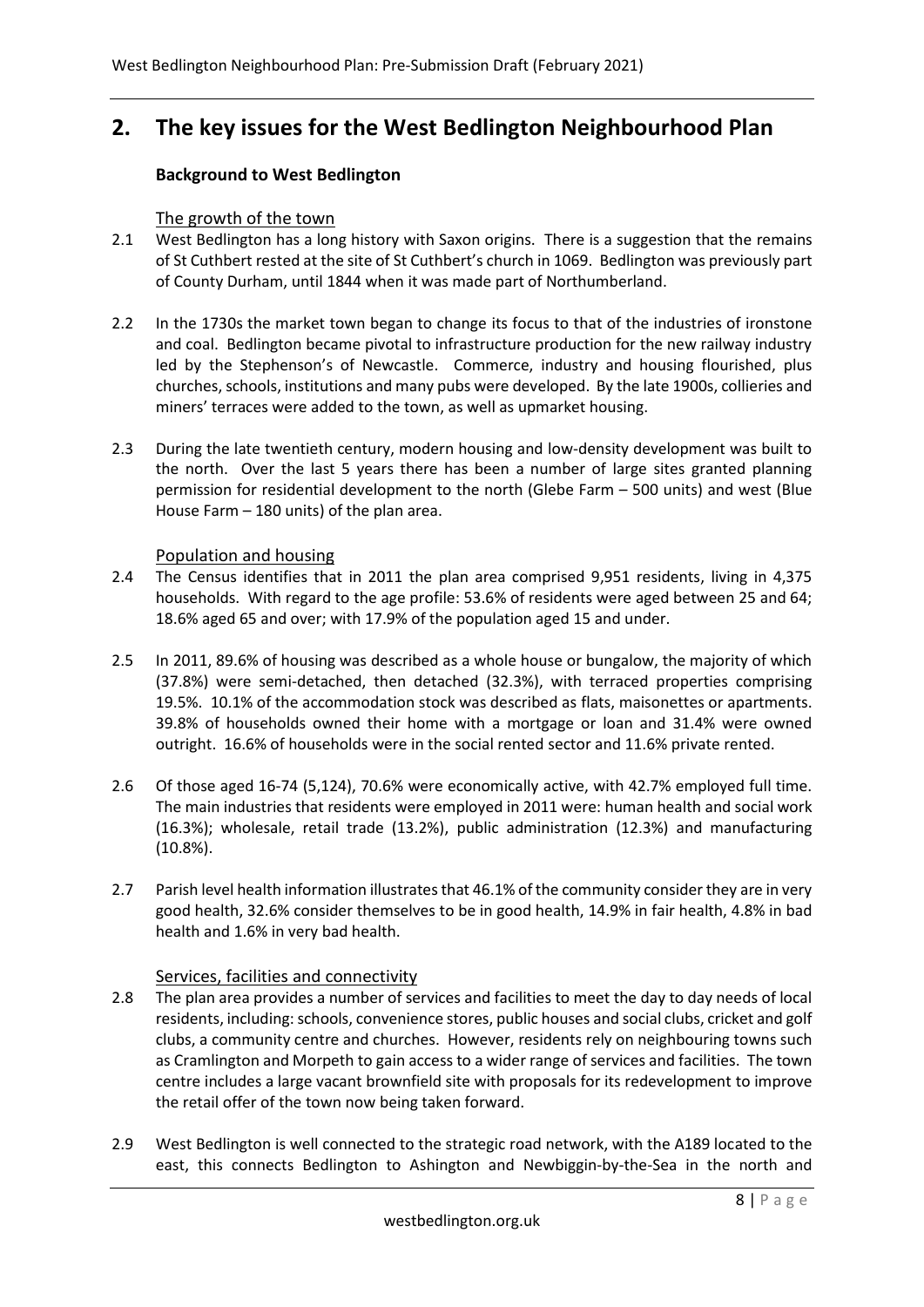Cramlington and the Tyneside conurbation to the south. The A1068 also connects Bedlington to Ashington, while the A193 provides a link to Blyth to the east. The B1331 links Bedlington to the A192, connecting the town to Morpeth.

#### Environment

2.10 Residents of the plan area benefit from easy access to a wealth of green spaces, including Humford Woods, Attlee Park, Plessey Woods, Gallagher Park and Doctor Pit Park. There are also important environmental designations within the plan area, including ancient woodland, local nature reserves and local wildlife sites. The centre of Bedlington is designated as a conservation area and the plan area contains 33 listed buildings, three of which are grade II\*.

#### **Key issues**

- 2.11 Early engagement on the plan identified that there were a number of important issues for the neighbourhood plan to look to address through planning policies, including the:
	- Importance of conserving and enhancing the valued natural and built environment, particularly green spaces/ networks and the heritage of the area;
	- Need to support the creation of new employment opportunities;
	- Lack of services and community facilities, as well as protecting existing facilities;
	- Concerns over whether the provision of infrastructure will keep pace with the level of development across the plan area, particularly roads, school and health care capacity;
	- Lack of affordable housing;
	- Need to support improvements in the town centre  $-$  more attractive shops and restaurants; and
	- Importance of allotments.
- 2.12 In addition, feedback suggested that the following matters should be considered through the development of appropriate community actions:
	- Need to continue to celebrate the important heritage of the area;
	- Desire for improvements to the local environment e.g., townscape enhancements;
	- Concern over increased levels of dog fouling;
	- Management of antisocial behaviour;
	- Protecting community facilities as assets of community value;
	- Parking; and
	- Access to toilets.
- 2.13 The feedback from early engagement informed the preparation of the vision and objectives for the neighbourhood plan as well as the planning policies and community actions, which present opportunities to tackle the issues identified.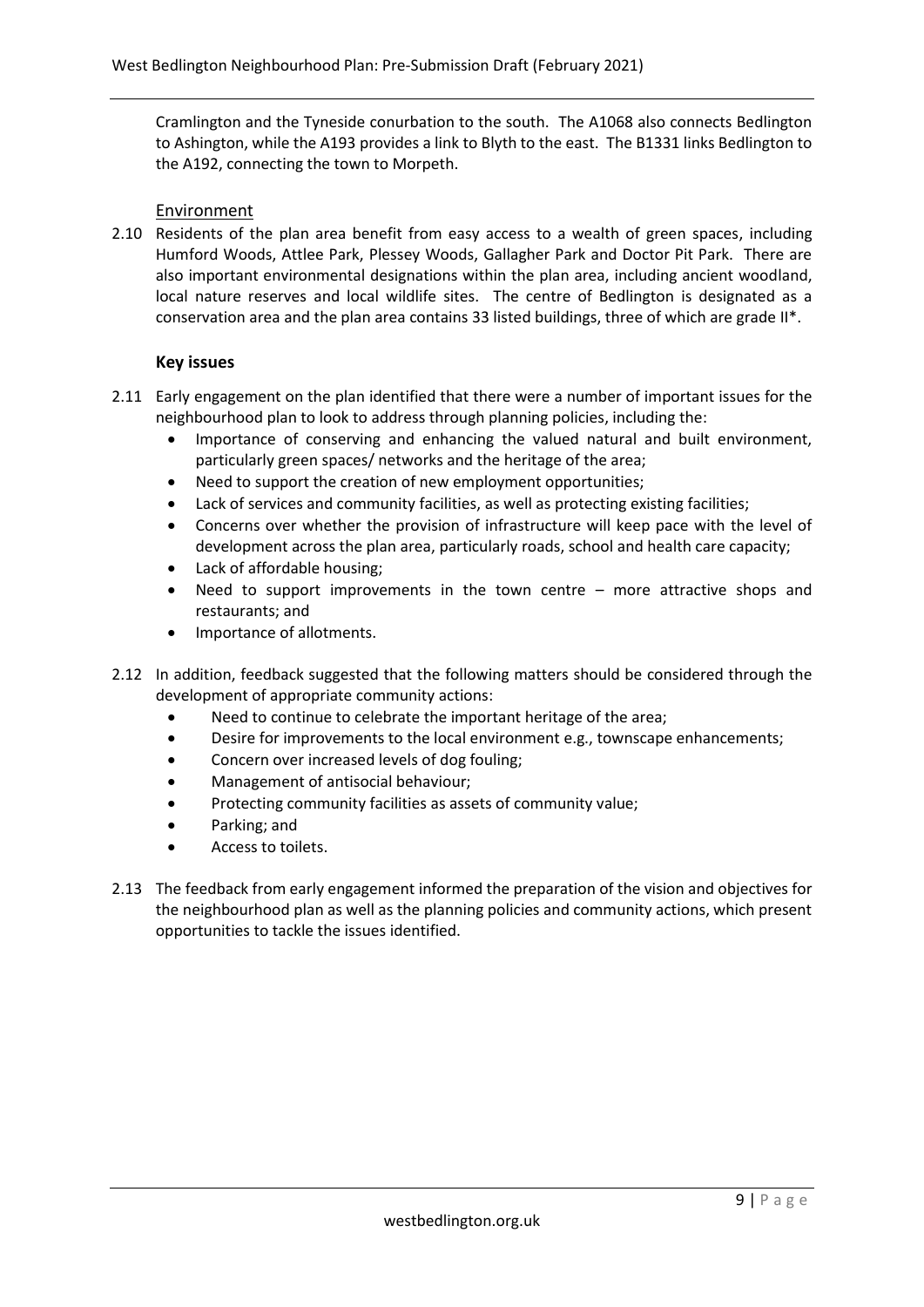## **3. Vision and objectives**

#### **Vision**

3.1 The vision sets out what the West Bedlington Neighbourhood Plan intends to achieve over the plan period to 2036, it informs all the draft policies and community actions contained within this pre-submission plan.

#### **A Vision for West Bedlington**

*By 2036 West Bedlington will comprise a sustainable and cohesive community. There will be an appreciation of the importance of the heritage of the area, which is vital to the areas sense of place, as well as giving local communities a sense of belonging.*

*Improvements will have been made to the local environment, employment opportunities, services and facilities which will enhance the quality of life of residents. Communities will be*  well-connected, via sustainable transport routes to major employment opportunities as well *as greater services and facilities beyond the plan area.*

*The important environmental and historic character of the area will have been maintained and enhanced by ensuring new development is of an appropriate scale and design, as well as reflecting the rural setting of the plan area. Important green spaces will be protected for the benefit of future generations.*

#### **Objectives**

3.2 To deliver the vision, four objectives have been developed. The objectives clearly relate to the issues identified through early engagement. The planning policies and community actions contained within this pre-submission plan will deliver the objectives.

#### **Objectives**

#### **Objective 1 – Quality of life**

• Ensuring new development is sustainable, contributing positively to the built, historic and natural environment of the plan area. New development will be managed to ensure that important green spaces are protected.

#### **Objective 2 – Community well-being**

• Building on the strong sense of community across the plan area and recognising the diverse needs of existing and future residents, by: supporting the provision of different types of housing that people can afford and meet identified needs, including those of an ageing population; and ensuring the local community has access to the services and facilities they need.

#### **Objective 3 – Local economy**

• Supporting both existing and the creation of new employment opportunities across the plan area. Protecting and enhancing the vitality and viability of the town centre as an important source of local employment and service centre.

#### **Objective 4 - Accessibility**

• Promoting access to sustainable modes of transport which connect local communities to employment as well as the services and facilities which they require.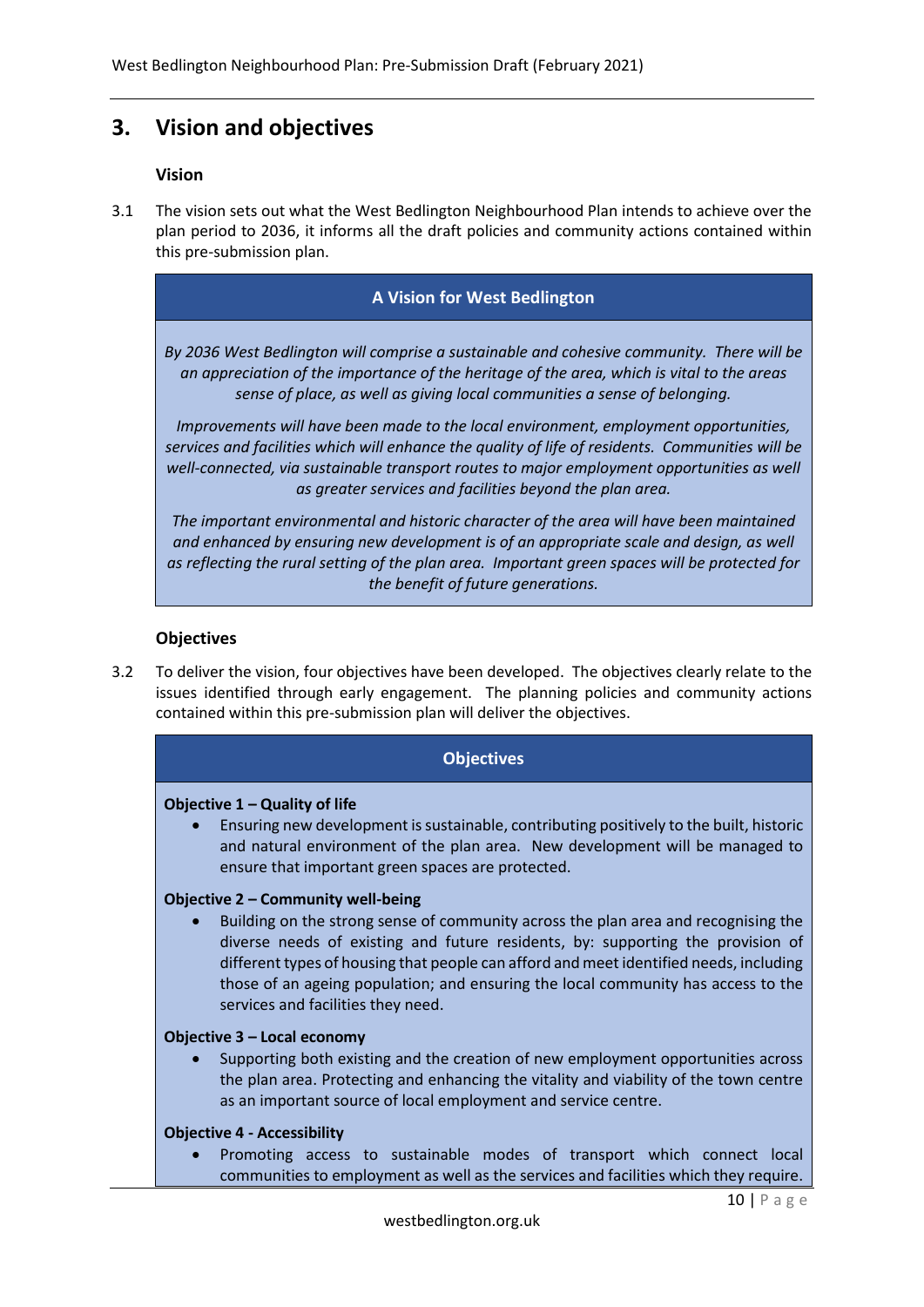Ensuring that the environmental quality of the plan area is protected by effectively managing traffic.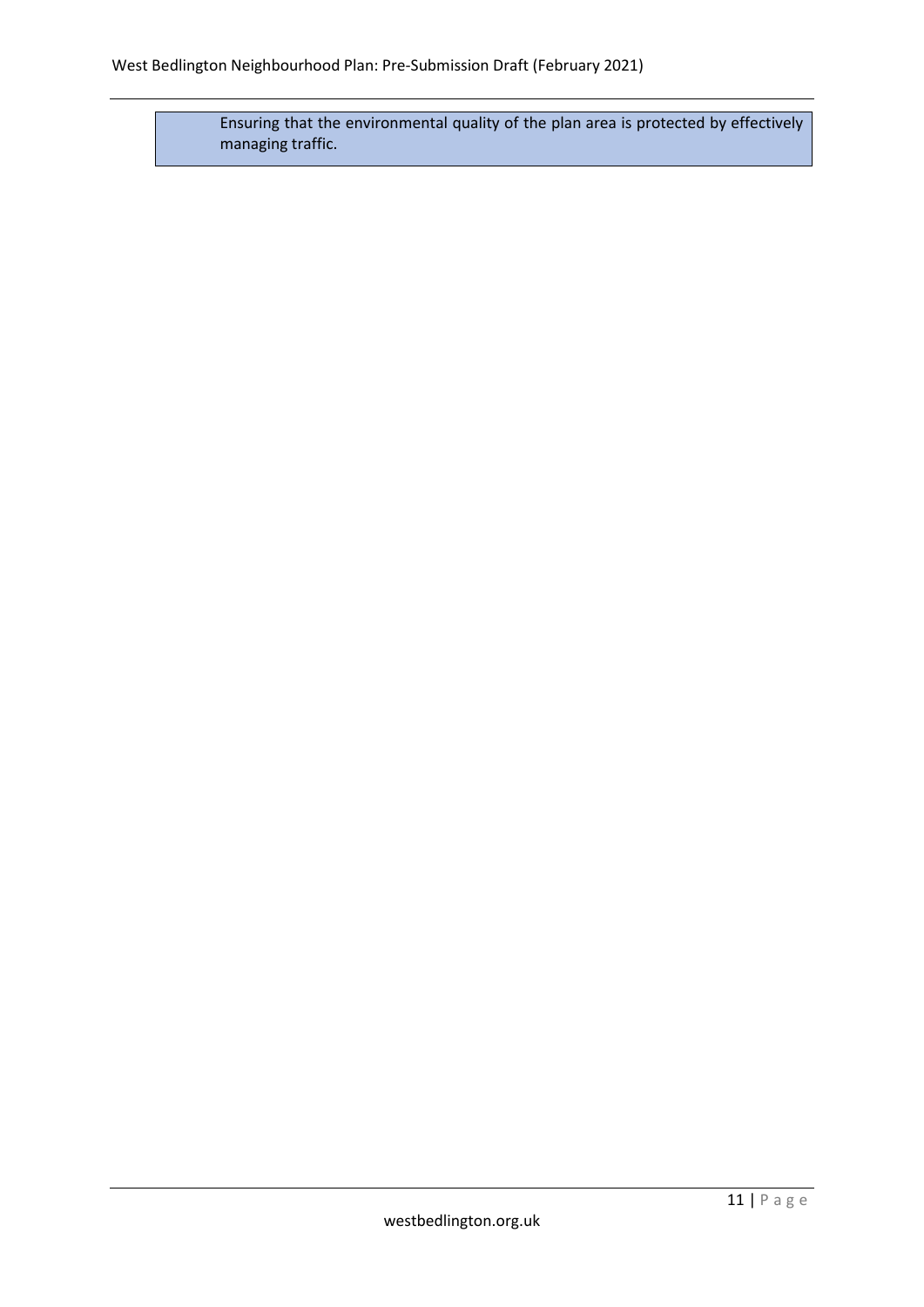# **4. Quality of life**

### **Background**

4.1 The quality of life within the plan area is highly valued by local residents, this has been confirmed during early engagement on the plan. Local residents want to ensure that new development contributes positively to the built, historic and natural environment of the plan area. As well as achieving a balance between development and protecting important green spaces. This is recognised within objective 1 of the neighbourhood plan.

#### **Sustainable development**

4.2 The NPPF explains that the purpose of the planning system is to contribute to the achievement of sustainable development. It highlights three overarching objectives (economic, social and environmental) which are interdependent and need to be pursued in mutually supportive ways. The NPPF therefore includes a presumption in favour of sustainable development. The neighbourhood plan has an important role in supporting the delivery of sustainable development. Policy WB1 requires all new development proposals to be determined in accordance with the presumption in favour of sustainable development. This policy will support the delivery of all of the objectives of the plan.

## **Policy WB1: Sustainable development**

A presumption in favour of sustainable development will be exercised in the determination of development proposals. In seeking to ensure that development is sustainable, it will be necessary to consider, where appropriate, how the development would:

- a. Make efficient and effective use of land, by encouraging the re-use of previously development land and buildings where possible and viable;
- b. Minimise the impact and mitigate the likely effects of climate change, including flood risk;
- c. Minimise any impact on amenity for new and existing residents, business and other land uses in the vicinity of the proposed development;
- d. Protect or enhance the significance of heritage assets and their settings;
- e. Support the health and well-being of the local community;
- f. Ensure the quality of the biodiversity, natural and water environment is maintained and enhanced;
- g. Address contamination or land instability issues;
- h. Provide opportunities for sustainable travel;
- i. Ensure that all infrastructure necessary to make the development acceptable in planning terms is either in place or can be provided prior to the development being brought into use.

#### **Design**

- 4.3 Good design is a key aspect of sustainable development, it creates better places in which people live and work. It is fundamental to what the planning and development process should deliver and will ensure that new development contributes positively to the local environment and therefore enhances the quality of life of local residents.
- 4.4 Policy WB2 encourages high quality and sustainable design and sets out the key principles that should be addressed as part of proposals for new development whilst seeking to ensure the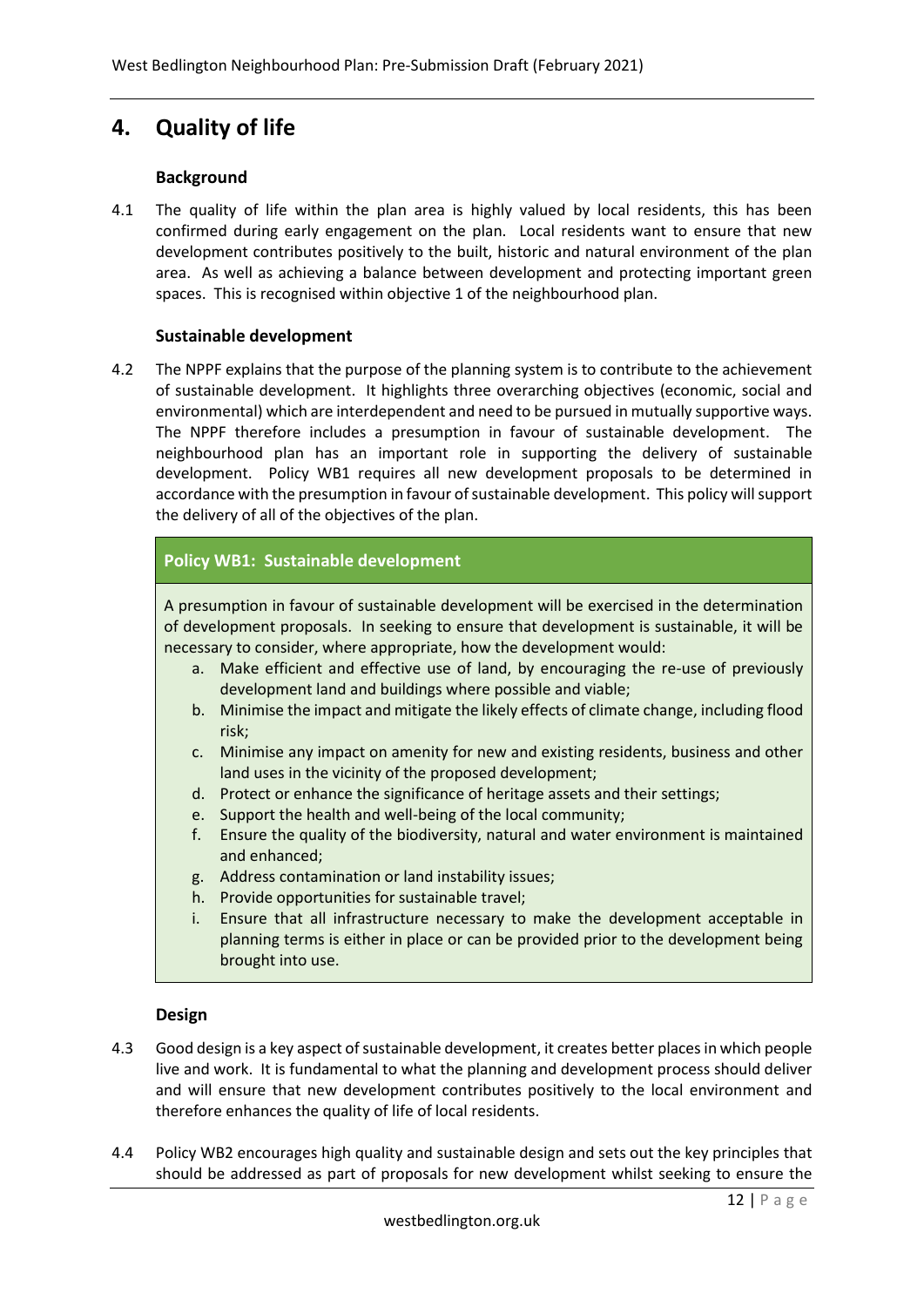plan area does not place unnecessary restrictions on new development. The policy is cross cutting and will help to deliver all the plan objectives.

#### **Policy WB2: Design**

Development should conserve local distinctiveness by demonstrating high quality design which both respects existing character and responds to the character of the area. Development will be supported where it:

- a. Maintains and where possible enhances the character of the locality, paying particular attention to the appearance, size, scale and density of the proposed development;
- b. Uses materials which complement those of adjoining and surrounding buildings;
- c. Conserves the significance of heritage assets and their setting;
- d. Takes account of the topography and natural features of the site and considers the impact of the development when viewed from surrounding areas of countryside;
- e. Respects established building lines and creates boundaries and roof lines that are in keeping with the street scene;
- f. Demonstrates a commitment to sustainable design to minimise energy use;
- g. Provides adequate refuse and recycling storage, which is incorporated into the scheme to minimise visual impact;
- h. Adopts the principles of sustainable drainage, where appropriate;
- i. Ensures the development will not prejudice the amenity of its future occupiers or that of adjacent properties in terms of overshadowing, loss of light, dominance, loss of privacy, noise or general disturbance;
- j. Ensures that lighting associated with the development will not have a significant effect on residential amenity or wildlife;
- k. Will not result in unacceptable levels of noise, air or water pollution; or
- l. Creates a safe, accessible and well-connected environment that meets the needs of its users.

Where a design and access statement is required as part of a planning application, there should be a clear demonstration of how the proposal has responded to the above principles as an integral part of the design process.

#### **General location of new development**

- 4.5 The Northumberland Local Plan defines a settlement boundary for Bedlington in order to manage the location of new development and protect the countryside from unsuitable development, prevent the merger of settlements and maintain their character. The boundary seeks to maintain the separation between the settlements of Bedlington, Nedderton and Hartford Bridge. The NPPF identifies that planning policies and decisions should avoid the development of isolated homes in the countryside unless specific criteria are met.
- 4.6 Land to the west of the plan area lies within the Green Belt. The Green Belt boundary excludes Nedderton and properties at Hartford Bridge, however properties at Hartford Hall are included within the Green Belt. Development proposals in the Green Belt will be considered against the requirements of the local plan and NPPF. The town council do not consider it is necessary to repeat the longstanding provisions of Green Belt policy within the neighbourhood plan.
- 4.7 Policy WB3 therefore seeks to focus development within the Bedlington settlement boundary that lies within the plan area. It also describes when development outside the settlement boundary may be appropriate. This policy will support the delivery of all of the plan objectives.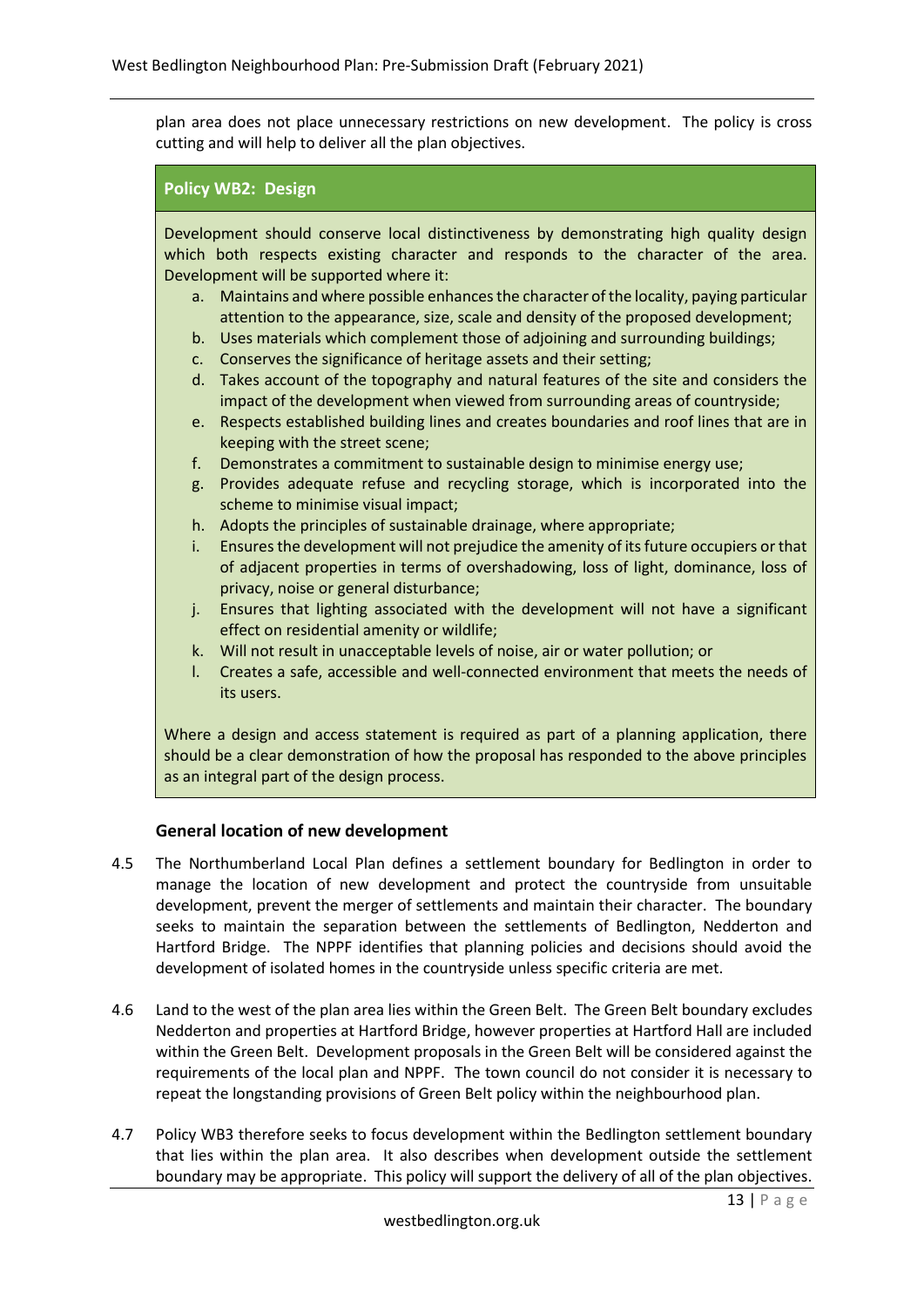## **Policy WB3: General location of new development**

To promote sustainable development, the focus of development across West Bedlington will be within the Bedlington Settlement Boundary, as defined within the Northumberland Local Plan.

New development outside the defined settlement boundary will be supported where it:

- a. Is directly related to the business and operational needs of agriculture, forestry or other land-based rural industries;
- b. Supports the sustainable growth of existing businesses and enterprises;
- c. Is a sustainable visitor attraction that is related to the experience or interpretation of the countryside, or a sustainable leisure development which respects the character of the countryside, only where identified needs are not met by existing facilities within the settlement boundary;
- d. Will provide local services or community facilities which support the rural community;
- e. Is a house, the design of which:
	- i. Is truly outstanding or innovative and of the highest standard, helping to raise standards of design more generally in rural areas;
	- ii. Reflects the highest standards in architecture;
	- iii. Significantly enhances its immediate setting; and
	- iv. Is sensitive to the defining characteristics of the local area;
- f. Comprises an appropriately designed extension to an existing building or buildings. The extension should be subservient to and respect the scale and appearance of the host building; or
- g. Involves the conversion of redundant rural buildings. The building should be structurally sound and its conversion achievable without significant extension to the original structure. The conversion should be in keeping with the character and appearance of the building and its setting.

Where a site lies within the Green Belt, development proposals will be considered against the requirements of the Northumberland Local Plan and national planning policy.

#### **Green infrastructure**

- 4.8 The NPPF defines green infrastructure as: '*A network of multi-functional green space, urban and rural, which is capable of delivering a wide range of environmental and quality of life benefits for local communities'.* As a network, green infrastructure can include: parks, open spaces, playing fields, woodlands, street trees, allotments and private gardens. It can also include: streams, canals and other water bodies and features such as green roofs and walls. As green infrastructure is close to where people live, it can play a key role in supporting the health of the local community. It also supports wildlife, climate change mitigation and adaptation, as well as helping to improve air quality.
- 4.9 Policy WB4 therefore seeks to protect and where practical improve the green infrastructure network of the plan area, supporting the delivery of plan objectives 1 and 2. The network has been informed by allocations within the Wansbeck District Local Plan, the South East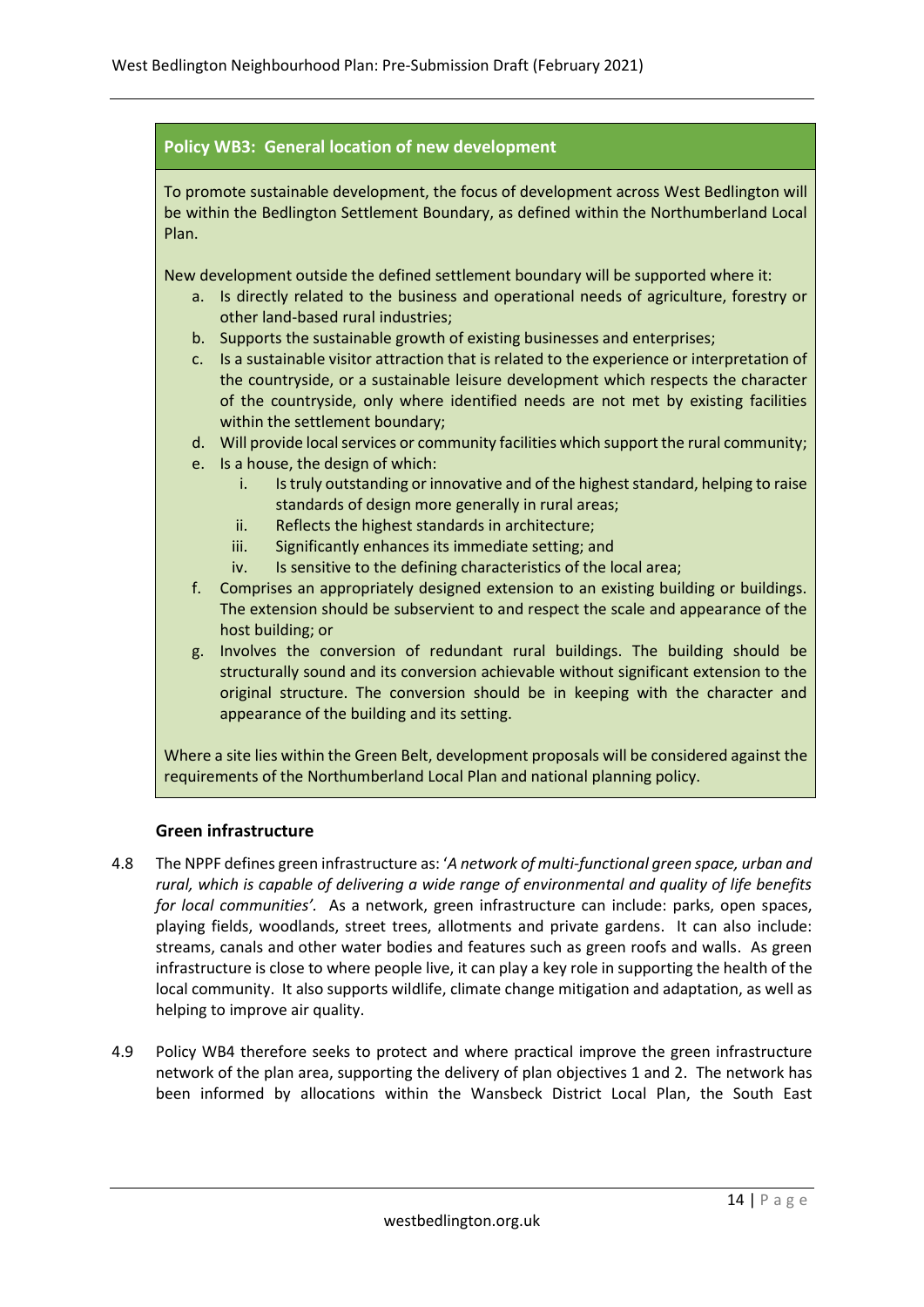Northumberland Green Infrastructure Strategy (2011)<sup>1</sup>, Northumberland Open Space, Sport and Recreation Provision Assessment  $(2011)^2$  and the strategic allocations within the emerging Northumberland Local Plan.

4.10 The green infrastructure identified on the policies map comprises: wildlife networks and corridors, connected open spaces and linkages to the wider countryside. The network includes Plessey Woods, Hartford Woods, Bedlington Country Park, the golf course, Gallagher Park and the green letch that lies to the north and west of the Hazelmere Estate. The green infrastructure network has a strong link with the public rights of way network and therefore provides vital linkages from the built-up area to the countryside.

## **Policy WB4: Green infrastructure**

New development should seek to protect and where practical, improve and extend green infrastructure. When determining planning applications, consideration will be given to how development proposals:

- a. Protect and enhance green infrastructure assets;
- b. Provide high quality links between existing assets and/or provide additional uses for multifunctionality;
- c. Secure improved access to green infrastructure;
- d. Create a sense of place by protecting and/or fully integrating high quality, green infrastructure into the proposed development to reflect the character of the neighbourhood plan area;
- e. Integrate green infrastructure with sustainable drainage systems and the management of flood risk; and
- f. Address the management and maintenance of new and existing green infrastructure throughout and beyond the plan period.

Proposals that would include the loss of part of the green infrastructure network as defined on the policies map, should demonstrate that alternative provision, equivalent to or better than the green infrastructure proposed to be lost in terms of its quantity and quality, can be provided in equally accessible locations that maintain or create new green infrastructure connections

#### **Biodiversity**

4.11 The plan area includes a wide range of species and habitats<sup>3</sup> including: Bedlington Country Park Nature Reserve, ancient woodland, deciduous woodland, woodland included on the national forest inventory and a traditional orchard (which is a priority habitat). Whilst there are no sites of special scientific interest (SSSI) within the plan area, the Willow Burn Pasture SSSI lies just outside the boundary, within Choppington Parish. The plan area lies within a priority area for targeting curlew and lapwing and is important for both farmland and sea birds. Policy WB5

[ies/4.%20SE%20Green%20Infrastructure/SE-Green-Infrastructure-Strategy-October-2011.pdf](http://www.northumberland.gov.uk/NorthumberlandCountyCouncil/media/Planning-and-Building/planning%20policy/Studies%20and%20Evidence%20Reports/Landscape%20Green%20Spaces%20Studies/4.%20SE%20Green%20Infrastructure/SE-Green-Infrastructure-Strategy-October-2011.pdf)

<sup>2</sup> [http://www.northumberland.gov.uk/NorthumberlandCountyCouncil/media/Planning-and-](http://www.northumberland.gov.uk/NorthumberlandCountyCouncil/media/Planning-and-Building/planning%20policy/Studies%20and%20Evidence%20Reports/Landscape%20Green%20Spaces%20Studies/5.%20Open%20Space%20Recreation/Openspace-Sport-Recreation-Assessment-May-2011.pdf)[Building/planning%20policy/Studies%20and%20Evidence%20Reports/Landscape%20Green%20Spaces%20Stud](http://www.northumberland.gov.uk/NorthumberlandCountyCouncil/media/Planning-and-Building/planning%20policy/Studies%20and%20Evidence%20Reports/Landscape%20Green%20Spaces%20Studies/5.%20Open%20Space%20Recreation/Openspace-Sport-Recreation-Assessment-May-2011.pdf) [ies/5.%20Open%20Space%20Recreation/Openspace-Sport-Recreation-Assessment-May-2011.pdf](http://www.northumberland.gov.uk/NorthumberlandCountyCouncil/media/Planning-and-Building/planning%20policy/Studies%20and%20Evidence%20Reports/Landscape%20Green%20Spaces%20Studies/5.%20Open%20Space%20Recreation/Openspace-Sport-Recreation-Assessment-May-2011.pdf)

3 Information obtained from: Natural England (Magic Map)

<sup>1</sup> [http://www.northumberland.gov.uk/NorthumberlandCountyCouncil/media/Planning-and-](http://www.northumberland.gov.uk/NorthumberlandCountyCouncil/media/Planning-and-Building/planning%20policy/Studies%20and%20Evidence%20Reports/Landscape%20Green%20Spaces%20Studies/4.%20SE%20Green%20Infrastructure/SE-Green-Infrastructure-Strategy-October-2011.pdf)[Building/planning%20policy/Studies%20and%20Evidence%20Reports/Landscape%20Green%20Spaces%20Stud](http://www.northumberland.gov.uk/NorthumberlandCountyCouncil/media/Planning-and-Building/planning%20policy/Studies%20and%20Evidence%20Reports/Landscape%20Green%20Spaces%20Studies/4.%20SE%20Green%20Infrastructure/SE-Green-Infrastructure-Strategy-October-2011.pdf)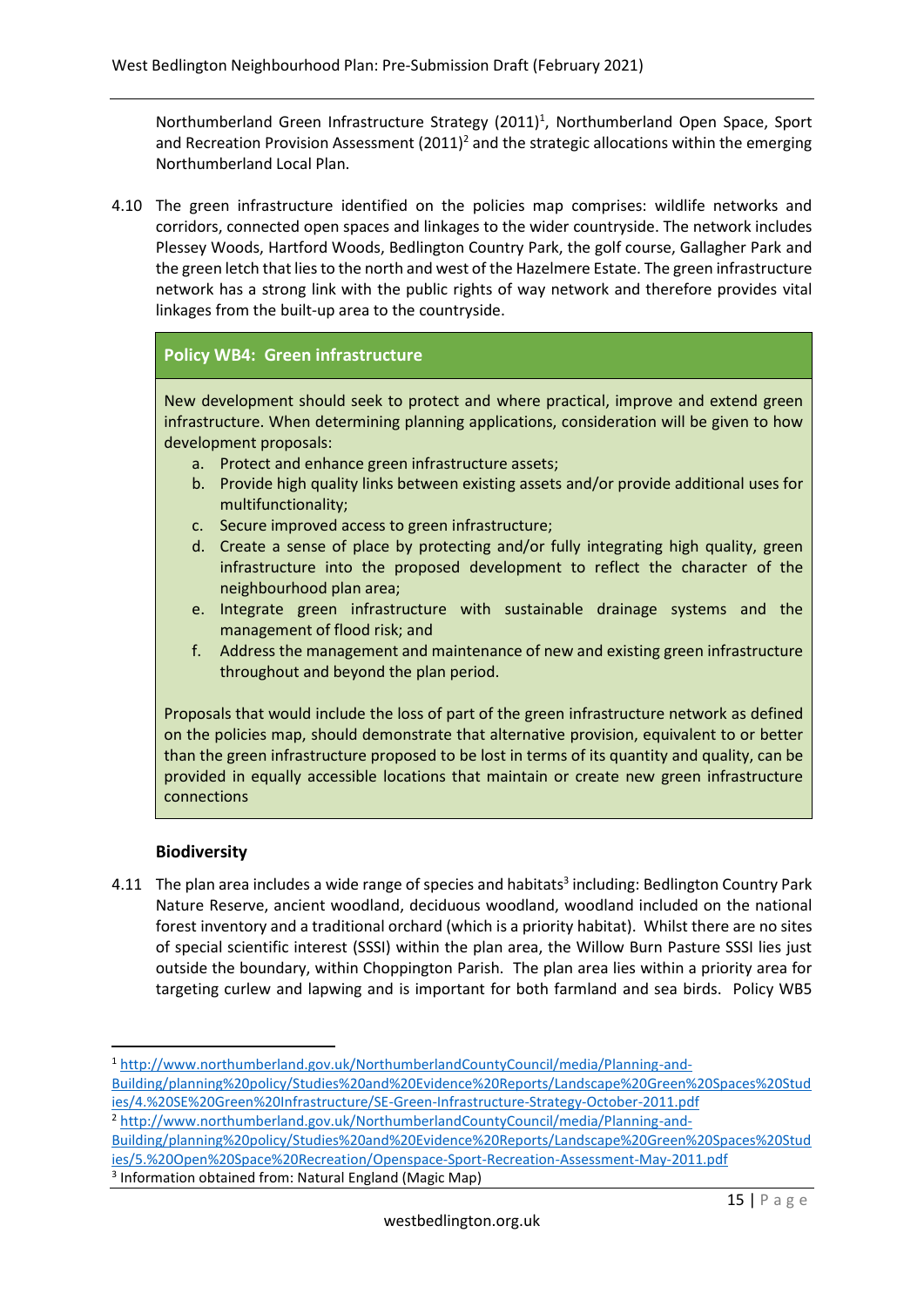therefore seeks to protect and enhance biodiversity across the plan area and will support the delivery of plan objective 1.

- 4.12 Paragraph 177 of the NPPF states that the presumption in favour of sustainable development does not apply where a plan or project is likely to have a significant effect on a habitats site, either alone, or in combination with other plans or projects, unless an appropriate assessment has concluded that the plan or project will not adversely affect the integrity of the habitats site. Within 10km of the plan boundary there are the following European sites: Northumbria Coast Special Protection Area, Northumbria Coast Ramsar Site and the Northumberland Marine Special Protection Area.
- 4.13 The appropriate assessment undertaken as part of the preparation of the plan identified that policy WB1: Sustainable Development is likely to have a significant effect on the Northumbria Coast Special Protection Area and Ramsar Site. This is because the policy supports an increase in residential units within 10km of the designated sites.
- 4.14 As a result of the international importance of this area there could be adverse impacts from new development in the plan area as a result of increased recreation related disturbance. These adverse effects could be avoided where developers agree to contribute to the Northumberland Coastal Mitigation Service and that mitigation for impacts on coastal designations should be required for development that will cause a net increase in housing numbers or tourism accommodation within 10km of the coast in accordance with the detailed provisions set out in the Northumberland Coastal Mitigation Service Strategy Document (2018). This requires financial contributions from all relevant development in the area up to 7km from the coast; and a lower contribution from major development (sites of over 0.5ha or for 10 or more units) in the zone between 7km and 10km from the coast).
- 4.15 The Northumberland Coastal Mitigation Service is a developer-funded warden service that will provide a presence within the designated sites to educate and advise recreational users such as dog walkers, joggers, horse riders and sea anglers as to how they can enjoy the coast without causing excessive disturbance to important bird populations.
- 4.16 Policy WB5 therefore includes a requirement for new development which would result in an increase in residential units or tourism accommodation to make an appropriate financial contribution to the Northumberland Mitigation Service.

## **Policy WB5: Biodiversity**

Development should protect and enhance biodiversity by seeking to ensure no loss or significant harm to biodiversity sites, protected species or their habitats. Where development would result in the loss or significant harm to biodiversity, applicants will be required to demonstrate that the adverse impacts will be adequately mitigated, or as a last resort compensated for.

Development resulting in a net increase in residential units and tourism accommodation within the zones shown on the policies map will make an appropriate financial contribution to the Northumberland Coastal Mitigation Service or provide alternative mitigation of demonstrable effectiveness. This will ensure that adequate mitigation can be provided for the cumulative increases in recreational disturbance to the nationally and internationally important bird populations within coastal designated sites arising from such development.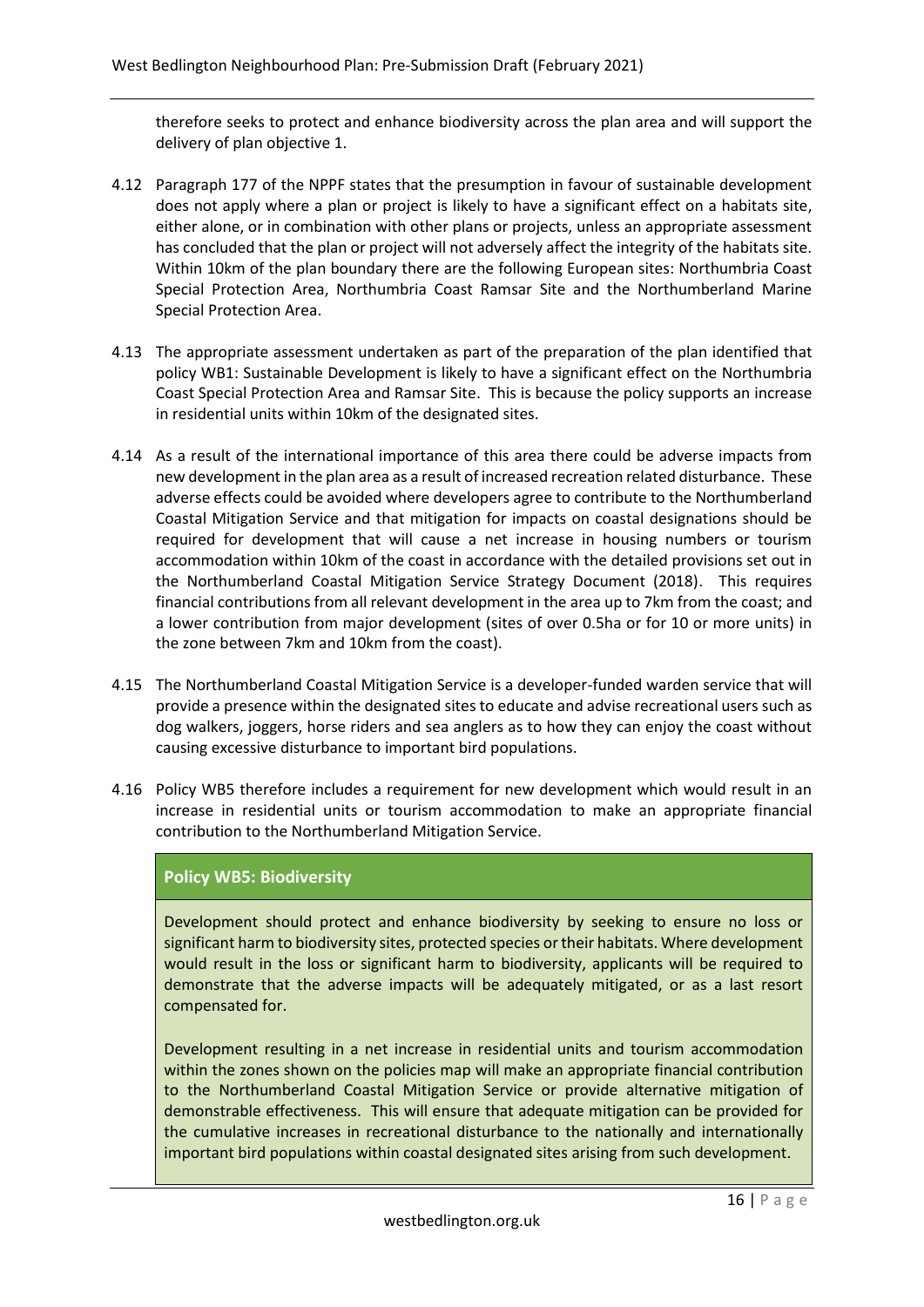All financial contributions required in accordance with this policy will be secured by way of a planning obligation under section 106 of the Town and Country Planning Act 1990, or any subsequent amending legislation.

#### **Local green space**

- 4.17 Green spaces are a vital part of a vibrant and healthy community and are of great importance to the character and identity of a place. They are valued for a wide range of reasons including: visual amenity; historic significance; recreational value; tranquillity; and richness of wildlife. Uncontrolled changes to green spaces can irrevocably alter their special character or intrinsic value.
- 4.18 The NPPF enables neighbourhood plans to designate areas of local green space for special protection, thereby preventing development on these sites other than in very special circumstances. These spaces do not need to be publicly accessible but must be in reasonably close proximity to the community they serve as well as being demonstrably special to them, holding a particular local significance. The designation cannot be applied to an extensive track of land, so should be local in character.
- 4.19 The sites listed in policy WB6 and shown on the policies map are proposed to be designated as local green space as they meet the criteria set out within national policy and guidance. A background paper has been prepared to outline the reasons why the sites are of particular importance to the local community and to explain the process that led to their proposed designation<sup>4</sup>. The designation of the sites will assist with the delivery of plan objectives 1 and 2.

#### **Policy WB6: Local green space**

The following areas, as defined on the policies map, are designated as local green space and will be protected in a manner consistent with the protection of land within the Green Belt:

LGS1 Front Street West; LGS2 Front Street East; LGS3 South Park/ 20 Acre Playing Field; LGS4 St Cuthbert's Churchyard and grounds; LGS5 Bedlington Cemetery; LSG6 Market Place; LGS7 Bedlington Country Park/ Humford Wood; LGS8 Attlee Park; LGS9 Doctor Pit Park; LGS10 Gallagher Park; LSG11 Acorn Bank; and LGS12 Green letch adjacent to Hazelmere Estate.

Management of any development within these local green spaces must be consistent with national policy on Green Belts. Development of the land will not be permitted other than where very special circumstances can be demonstrated. Very special circumstances will not exist unless the potential harm to the local green space by reason of inappropriateness and other harm is clearly outweighed by other considerations.

<sup>4</sup> westbedlington.org.uk/neighbourhood-planning/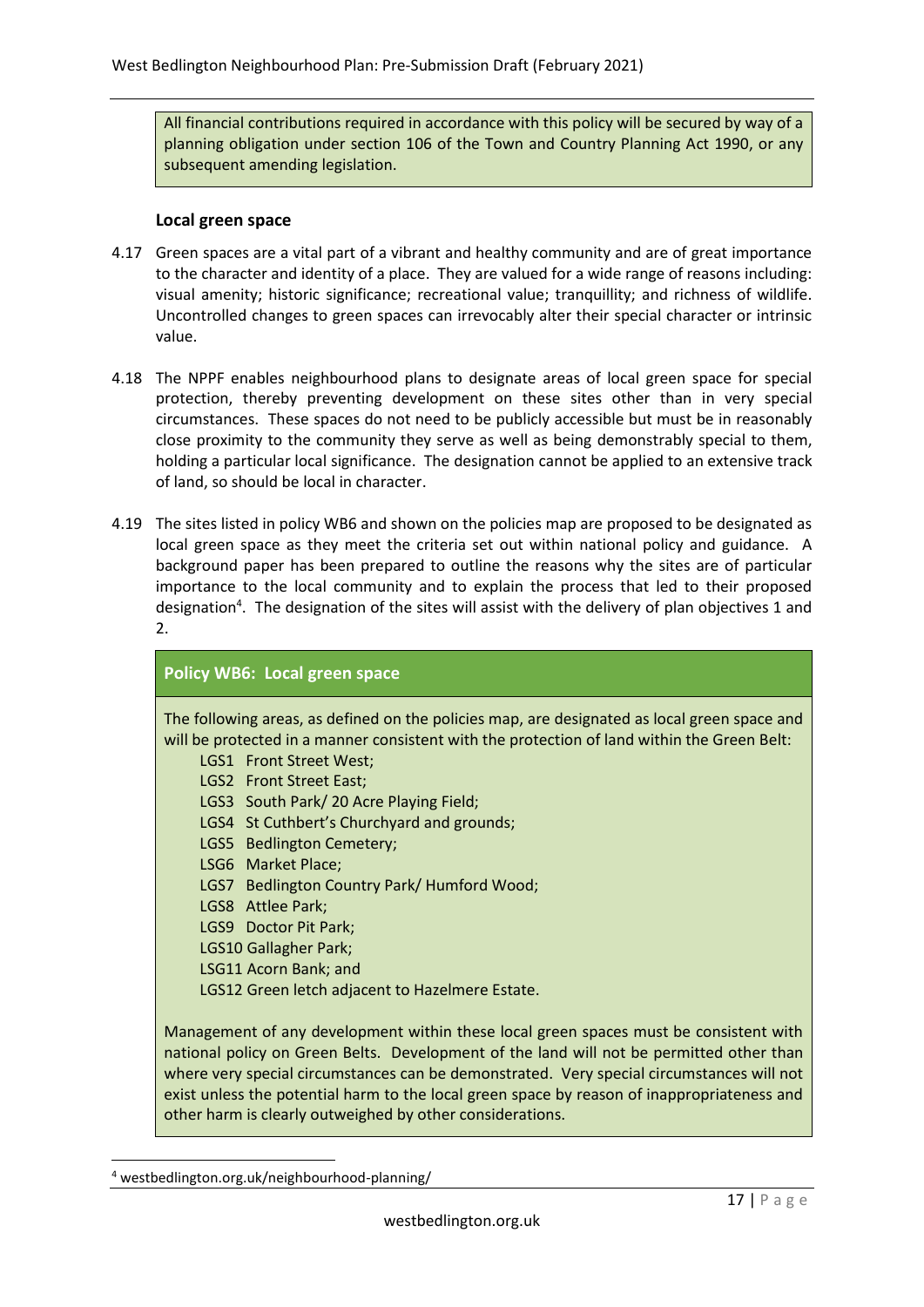#### **Protected open space**

- 4.20 There are many areas of open space which are valued for their local amenity value and for formal and informal recreational purposes, but which do not meet the detailed allocation criteria for designation as local green space.
- 4.21 The sites listed in policy WB7 and shown on the policies map are proposed to be designated as protected as they are important to the local community. A background paper has been prepared to outline the reasons why the sites are importance and to explain the process that led to their proposed designation<sup>5</sup>. Policy WB7 requires that any loss of protected open space resulting from new development should be replaced by at least equivalent or better provision in terms of quantity and quality, including amenity value. Importantly, the new provision should be in a suitable location. It is expected that when considering whether a location for the replacement open space is 'suitable', that a key consideration is whether the new space is easily accessible by the local community. It should therefore be in the near vicinity of the protected open space that it will be replacing. The designation of the sites will assist with the delivery of plan objectives 1 and 2.

#### **Policy WB7: Protected open space**

The following areas of open space, as defined on the policies map, shall be protected from development: POS1 Westlea Estate

POS2 Redhouse Farm POS3 Westlea Park POS4 Hartlands; POS5 Meadowdale/ Chesters; POS6 Bishops Meadow/ Cumberland; POS7 The Chesters; POS8 Millfield Flats; POS9 Millfield Estate; POS10 Beaufront Park; POS11 Plessey Woods Country Park; POS12 Meadowdale Middle School; POS13 St Benet Biscop RC High School; POS14 Bedlington Cricket Club; POS15 Bedlingtonshire Golf Club; POS16 Whitley Memorial CofE First School; POS17 Hartford Road; POS18 The Golden Mile; POS19 A1068 corridor; POS20 Gallagher Park extension; POS21 Edinburgh Drive; POS22 West of Warwick Grove; POS23 Skipton Court; POS24 Alnwick Drive; POS25 Alnwick Drive/ B1331; POS26 Dunstanburgh;

<sup>5</sup> westbedlington.org.uk/neighbourhood-planning/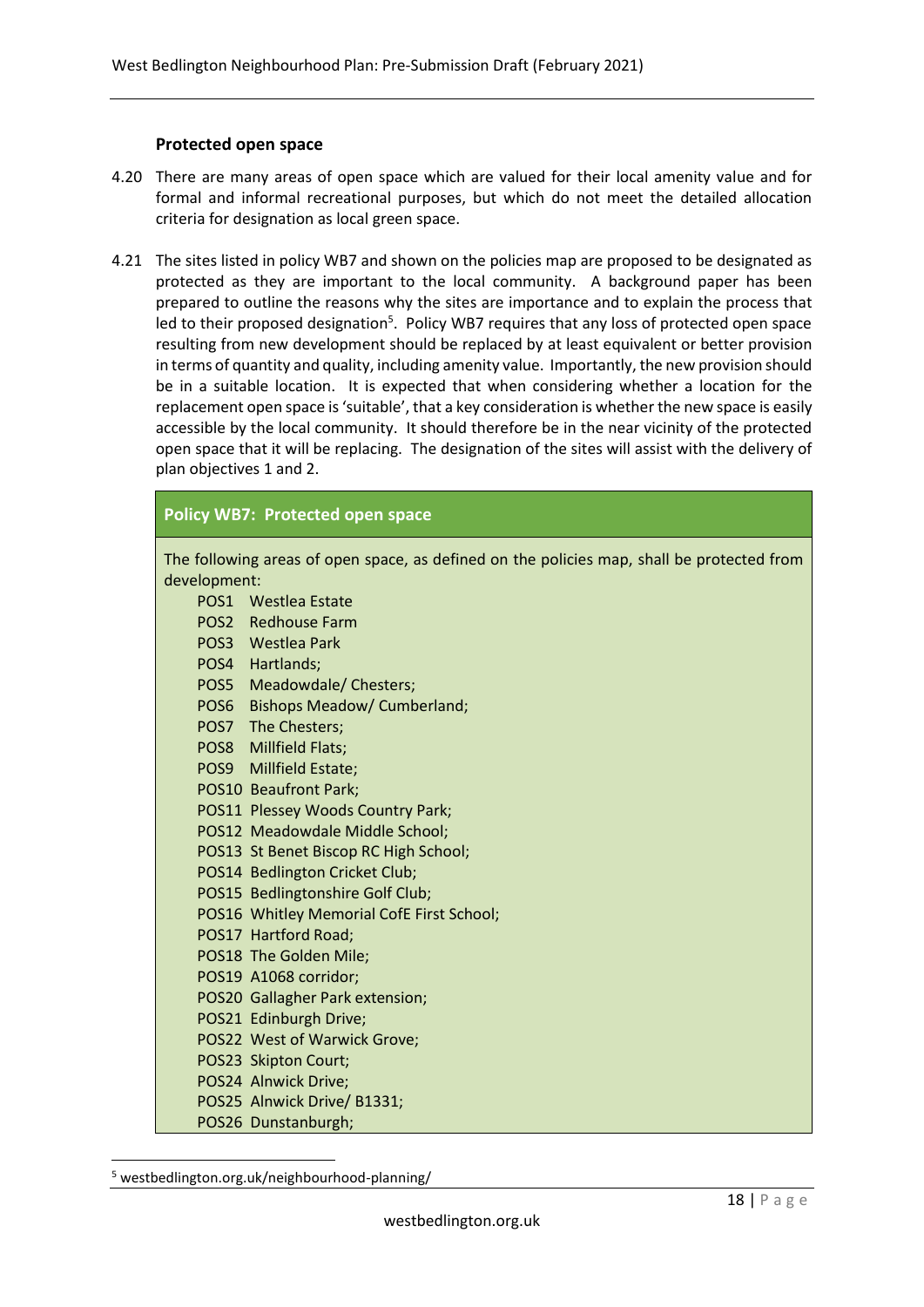POS27 Hessop Way (north); POS28 Hessop Way (south); POS29 Coverdale; POS30 Milfield; POS31 Schalksmuhle Road; POS32 Adjacent to cricket club; POS33 Hirst Head; POS34 West Lea/ Netherton Lane;

Development that will result in the loss of protected open space will only be supported where the applicant has robustly demonstrated to the satisfaction of the Local Planning Authority, that the:

- a. Open space is surplus to requirements; or
- b. Loss resulting from the proposed development would be replaced by open space of equivalent or better provision in terms of quantity and quality, including amenity value, in a suitable location; or
- c. Development is for alternative open space provision, the needs for which clearly outweigh the loss.

New development should provide, as a minimum, the standards of open and recreation space defined within the most up to date and relevant guidance.

#### **Heritage assets**

- 4.22 Heritage assets can either be designated or non-designated. Designated assets have statutory status within the plan area and include listed buildings and conservation areas. A nondesignated asset is a building, monument, site, place, area or landscape of lesser significance.
- 4.23 The glossary of the NPPF defines a heritage asset as:

*'A building, monument, site, place, area or landscape identified as having a degree of significance meriting consideration in planning decisions, because of its heritage interest. It includes designated heritage assets and assets identified by the local planning authority (including local listing).'*

- 4.24 The NPPF states that heritage assets are an irreplaceable resource and requires them to be conserved in a manner appropriate to their significance. Also, that planning decision affecting a heritage asset are required to be based on a sound understanding of the significance of the asset and the impact of the proposal on that significance.
- 4.25 West Bedlington has a diverse heritage, with Saxon origins and links to St Cuthbert. Originally a market town, the focus of the town shifted to the industries of ironstone and coal in the 1730s. Bedlington played a pivotal role to infrastructure production for the new railway industry led by the Stephenson's of Newcastle. Local heritage is important to the local community, not only its designated heritage assets.
- 4.26 The centre of Bedlington is designated as a conservation area and the plan area contains 33 listed buildings, three of which are grade II\*. The Bedlington Conservation Area Character Appraisal (2011) provides an overview of the historical development of the area, spatial and character analysis as well as information of loss, intrusion and damage to the conservation area. The management strategy seeks to guide the preservation and enhancement of the conservation area. It provides information and guidance on a number of matters including: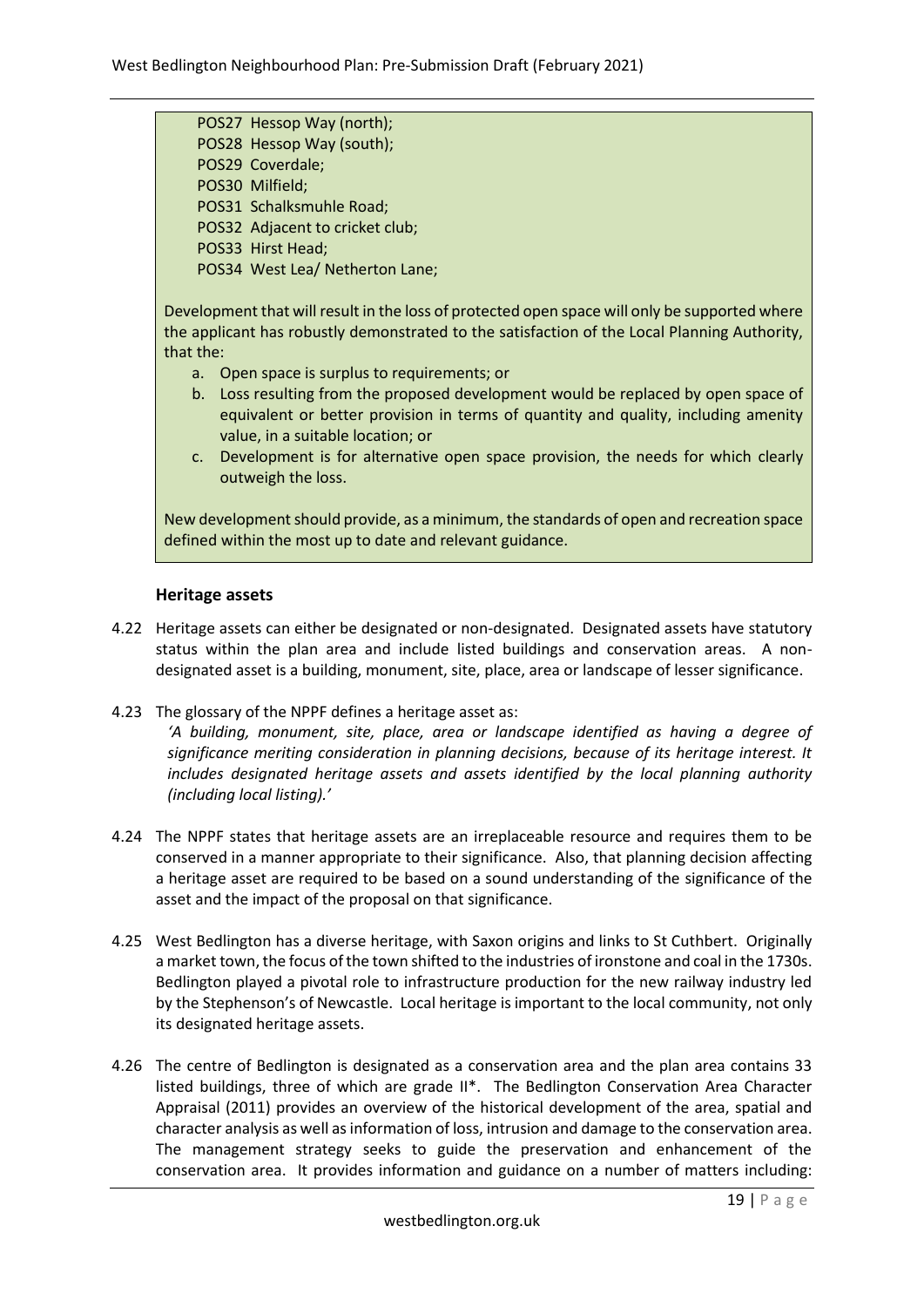locally important buildings; demolition; permitted development rights; enforcement; areas of archaeological sensitivity; design; building maintenance and repair; regeneration and enhancement opportunities; and public realm, green spaces and trees.

4.27 Early engagement on the plan identified strong support for the protection and enhancement of heritage assets across the plan area. Policy WB8 therefore seeks to ensure that appropriate weight is given to the impact of a development proposal on the significance of a heritage asset supporting the delivery of plan objective 1.

#### **Policy WB8: Heritage Assets**

Where a development may impact on a heritage asset, applicants should provide information that describes the significance of any heritage assets affected by the proposed development, including any contribution made by their setting. The assessment of significance should be informed by relevant information.

In the determination of development proposals:

- a. Great weight will be given to the conservation of a designated heritage asset and any harm or loss to its significance will require clear and convincing justification in accordance with national policy; and
- b. A balanced judgment will be required to fully consider the effects of any development proposals affecting a non-designated heritage asset, having regard to the scale of any harm or loss and the significance of the heritage asset.

#### **Shop fronts in Bedlington Conservation Area**

- 4.28 There are a number of shops within the Bedlington Conservation Area. They are very prominent and comprise a large part of the floor space. The conservation area character appraisal highlighted the impact of poorly designed shop fronts to the significance of the area. Good design of any replacement shop fronts is important not only to the character of the area but also to ensure the town centre remains an attractive place for businesses to locate.
- 4.29 Policy WB9 therefore identifies criteria to guide the assessment of proposals for new or replacement shop fronts within the conservation area. The policy supports the delivery of plan objective 1.

#### **Policy WB9: Shop fronts in Bedlington Conservation Area**

New or replacements shop fronts in Bedlington Conservation Area will be supported where the proposed development reflects the architectural style, scale, proportions, materials and colour of both the host building and the surrounding conservation area.

In the determination of development proposals consideration will be given to the following:

a. There will be a presumption in favour of the retention of shop fronts and other features which are of architectural or historic interest. Where it is not possible to retain the whole shop front, development proposals should aim to retain features which contribute positively to the character of the building and surrounding conservation area;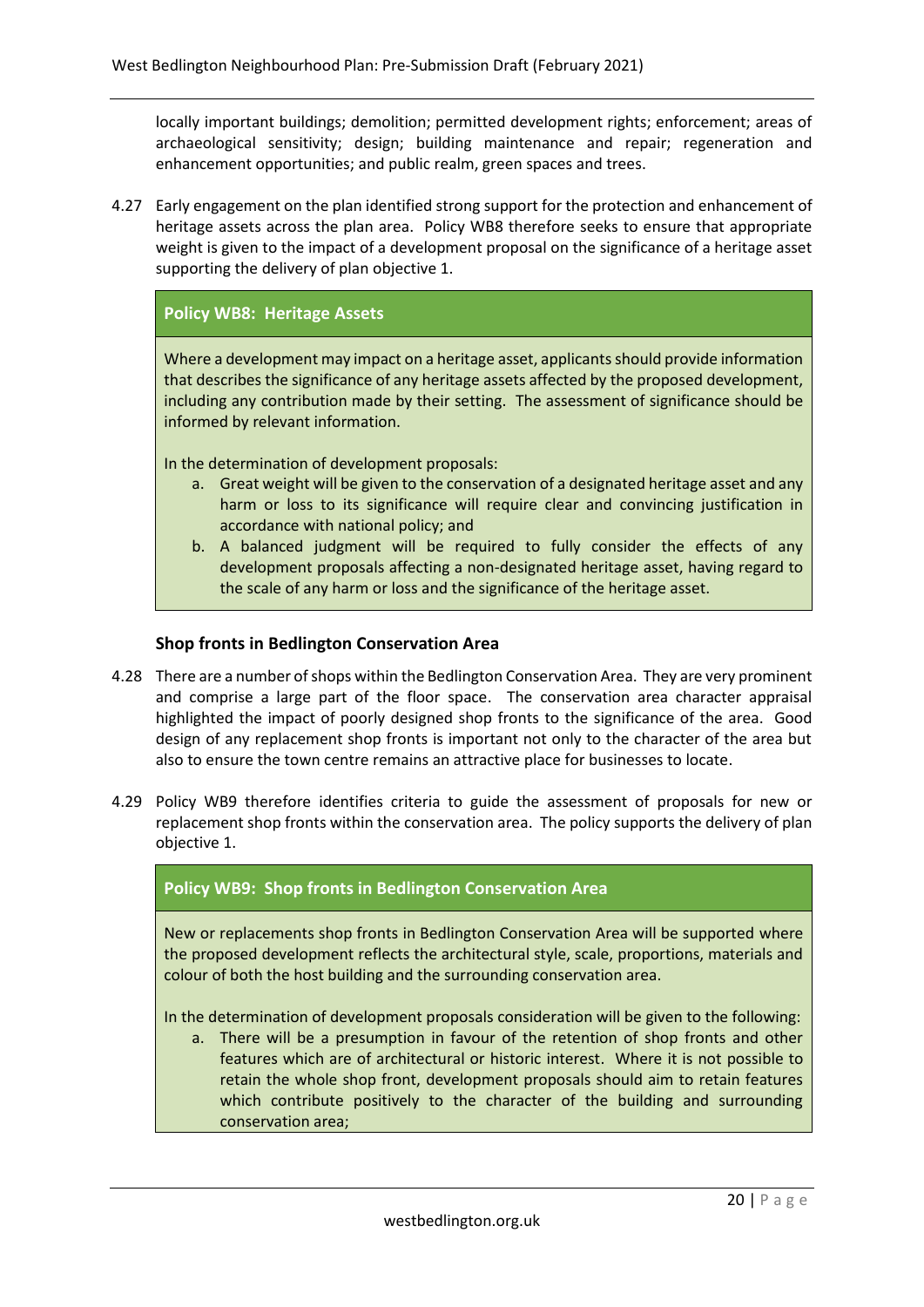- b. The design and decoration of the shop front should complement the proportions, scale and characteristics of the host building and be informed by the characteristics of the surrounding conservation area;
- c. The design of the shop front should take into account the rhythm, lines and key characteristics of the street;
- d. Where a shop occupies the ground floor of more than one building, the design and proportions of each shop front should relate to each individual building;
- e. The shop front should not obscure any existing architectural features or decoration of the upper floors;
- f. The proportions of glazing should be appropriately balanced with the shop front frame and upper-floor windows;
- g. Security measures should be designed as an integral part of the shop front, avoiding the use of external roller shutters. If there is no alternative to an external roller shutter, ensure that it is open weave and the shutter box is contained behind the fascia.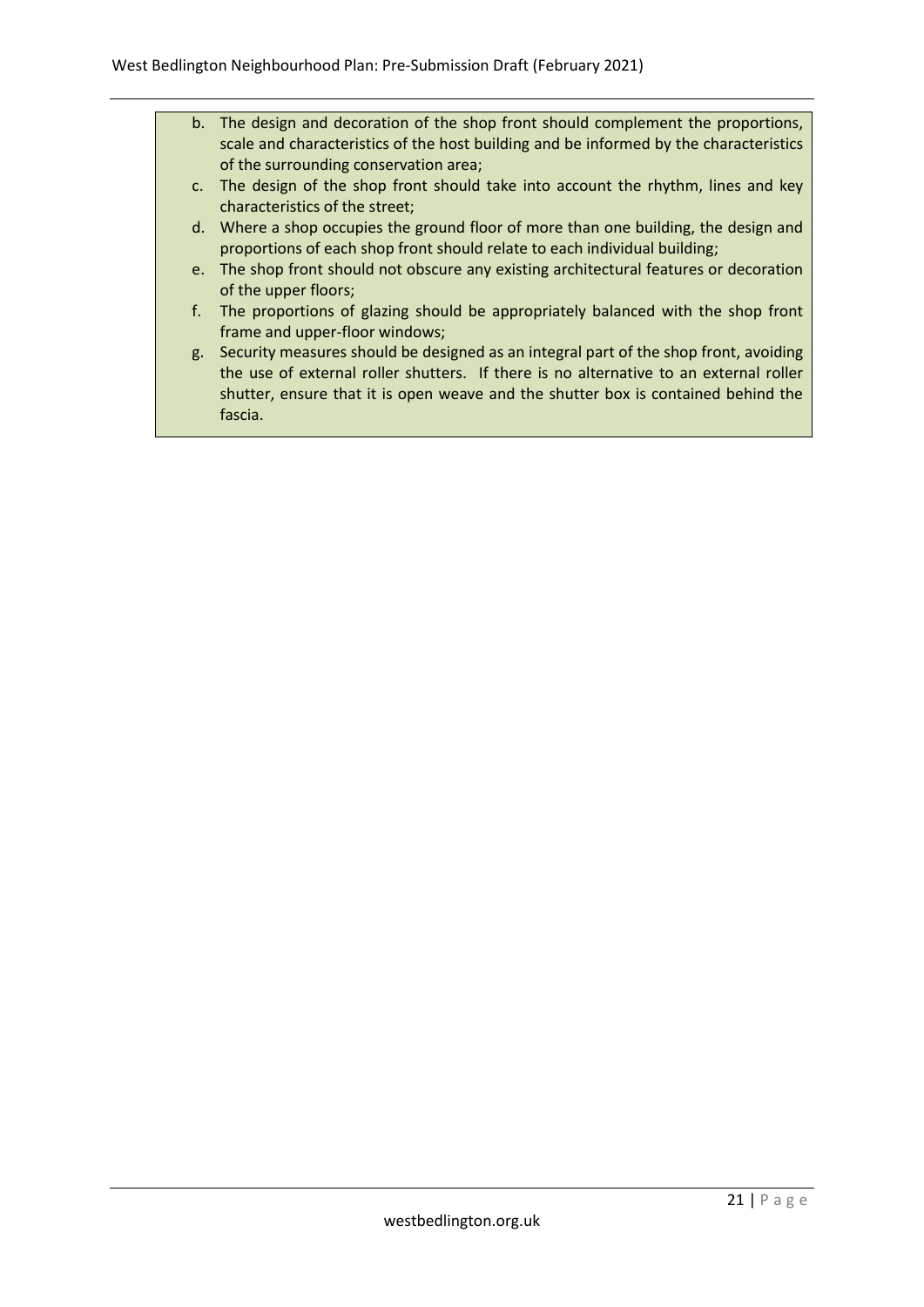# **5. Community well-being**

### **Background**

- 5.1 The NPPF identifies that the planning system has an important role to play in creating healthy, inclusive communities. NPPG defines a healthy community as a good place to grow up and grow old in, a community which supports healthy behaviours and supports reductions in health inequalities.
- 5.2 Plan objective 2 seeks to build on the strong sense of community across the plan area, whilst recognising the diverse needs of existing and future residents. It acknowledges that supporting the provision of different types of housing that people can afford, as well as that which meets identified needs, can support community well-being. In addition, objective 2 seeks to ensure that the local community has access to the services and facilities it needs.

#### **Housing mix**

- 5.3 The NPPF states that neighbourhood plans should positively support the strategic policies for the area and should not promote less development than is required by the local plan. The emerging Northumberland Local Plan proposes to allocate land to meet the identified needs of the plan area. A key role for the plan is to provide a policy framework to support the provision of a mix of homes to meet local needs.
- 5.4 The town council has concerns regarding the impact of an ageing population across the plan area and considers it is vitally important to look for ways which allow people to remain living independently within the community for as long as possible. The town council also considers that it is important that the plan supports the provision of housing for young families. As a result, where there is an identified need, the plan requires proposals for housing to provide an appropriate mix of affordable units, bungalows and family homes.
- 5.5 To ensure that a range and choice of housing is available, a mix of house sizes, types and tenures will be required to be provided through new development. An important element of the assessment of current housing needs is set out within the Northumberland Strategic Housing Market Assessment (2018). This should be used to guide decisions on planning applications. Policy WB10 requires consideration of the need for particular housing types as part of the consideration of development proposals, helping to deliver plan objective 2.

## **Policy WB10: Housing mix**

The mix of housing types on new housing proposals should have regard to and be informed by evidence of housing needs, including the current Northumberland Strategic Housing Market Assessment (2018) and any subsequent updates. The only exception will be where the proposal is designed to meet a specific and identified housing need, which requires a particular type, format or tenure of housing.

## **Affordable housing**

5.6 The NPPF states that affordable housing provision should not be sought on residential developments that are not major (less than 10 dwellings). However, where major development is proposed there is the expectation that at least 10% of the homes should be available for affordable home ownership, unless this would exceed the level of affordable housing required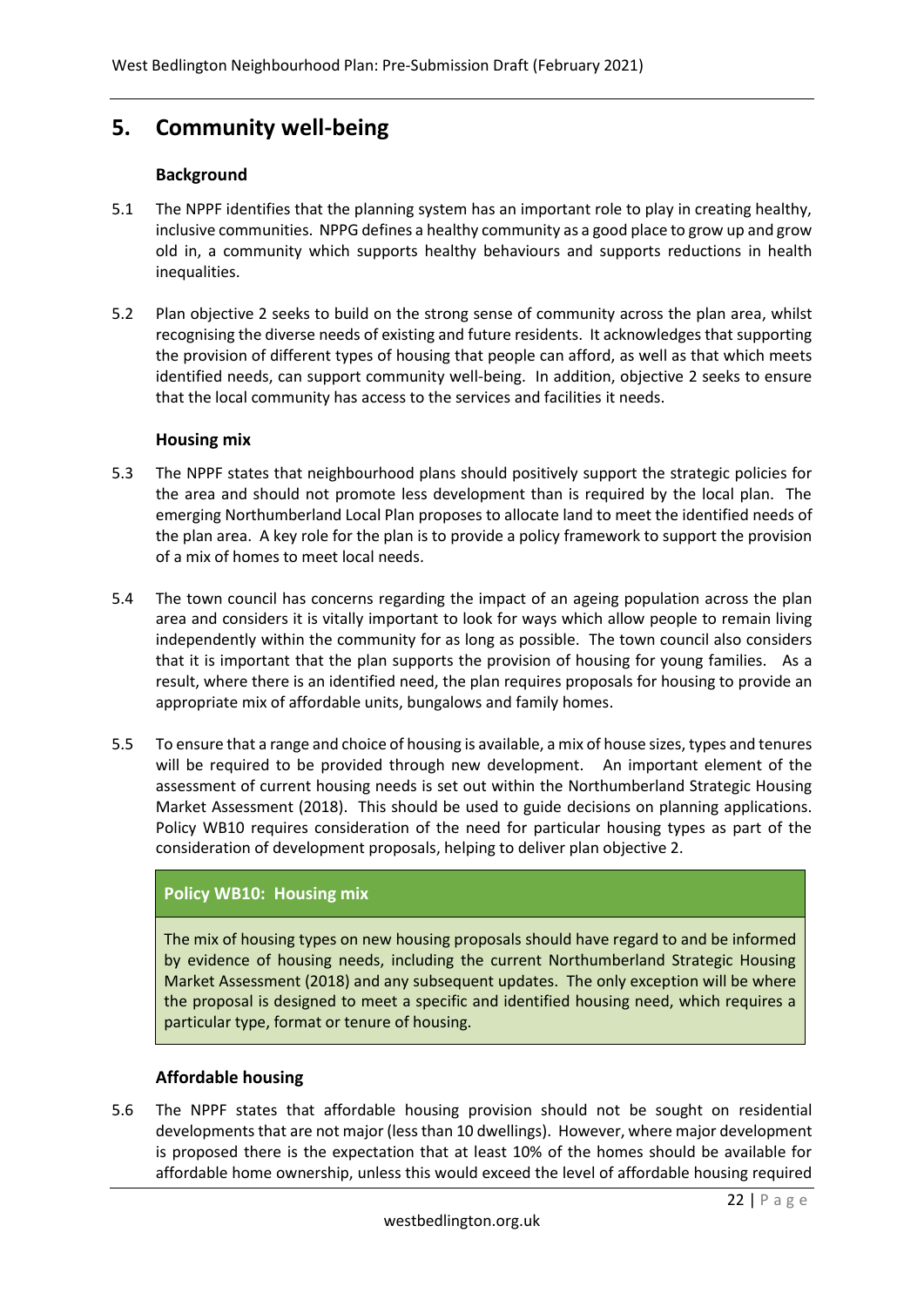in the area or significantly prejudice the ability to meet the identified affordable housing needs of specific groups. The town council consider the provision of affordable housing to be vital to allow young people and young families to get on the housing ladder and stay within the local community. Affordable housing could be available to buy or rented.

5.7 Policy WB11 therefore seeks to support the delivery of affordable housing where there is an identified need. This will support the delivery of plan objective 2.

## **Policy WB11: Affordable housing**

All new development of ten or more open market residential dwellings or on sites of 0.5 hectares or more, will be required to contribute to the provision of affordable housing.

The level and type of affordable housing to be delivered on each site will have regard to upto-date evidence of affordable housing needs, including the current Northumberland Strategic Housing Market Assessment (2018) and any subsequent updates.

There will be a presumption that the affordable housing contribution will be through the provision of affordable homes on the application site. Off-site provision or a financial contribution will only be supported where this can be robustly justified and the following criteria can be met:

- a. Off-site provision must be on a site that is agreed as being in a suitable location relative to the housing need to be met. Such provision will be secured and controlled by a planning obligation to ensure that the affordable housing is delivered alongside the housing on the principal site; or
- b. Where a financial contribution to off-site provision of affordable housing is agreed as an alternative to direct provision on site, the sum will be calculated at a rate to be determined at the time of the application by the local planning authority. The contribution will be paid to the local planning authority on commencement of development.

Any development proposal which involves the provision of affordable housing at a level below that required under the terms of this policy will need to be justified by an independent viability assessment of the scheme costs and end values.

The affordable housing provided in pursuit of this policy for rent, discount market sales housing, or where public grant funding is provided towards other affordable routes to home ownership, will be made available to people in housing need at an affordable sale or rental cost for the life of the property. Any planning permission granted will be subject to appropriate conditions and/or planning obligations to secure:

- c. The amount and type of affordable housing;
- d. That the housing will be discounted at an appropriate level to ensure it is affordable by people identified as being in housing need; and
- e. A mechanism for the management of the new homes to ensure that the first and subsequent occupancies are restricted to people in housing need.

#### **Community services and facilities**

5.8 Community facilities are identified in the NPPF as: local shops, meeting places, sports venues, open space, cultural buildings, public houses and places of worship. These facilities enhance the sustainability of local communities and residential environments.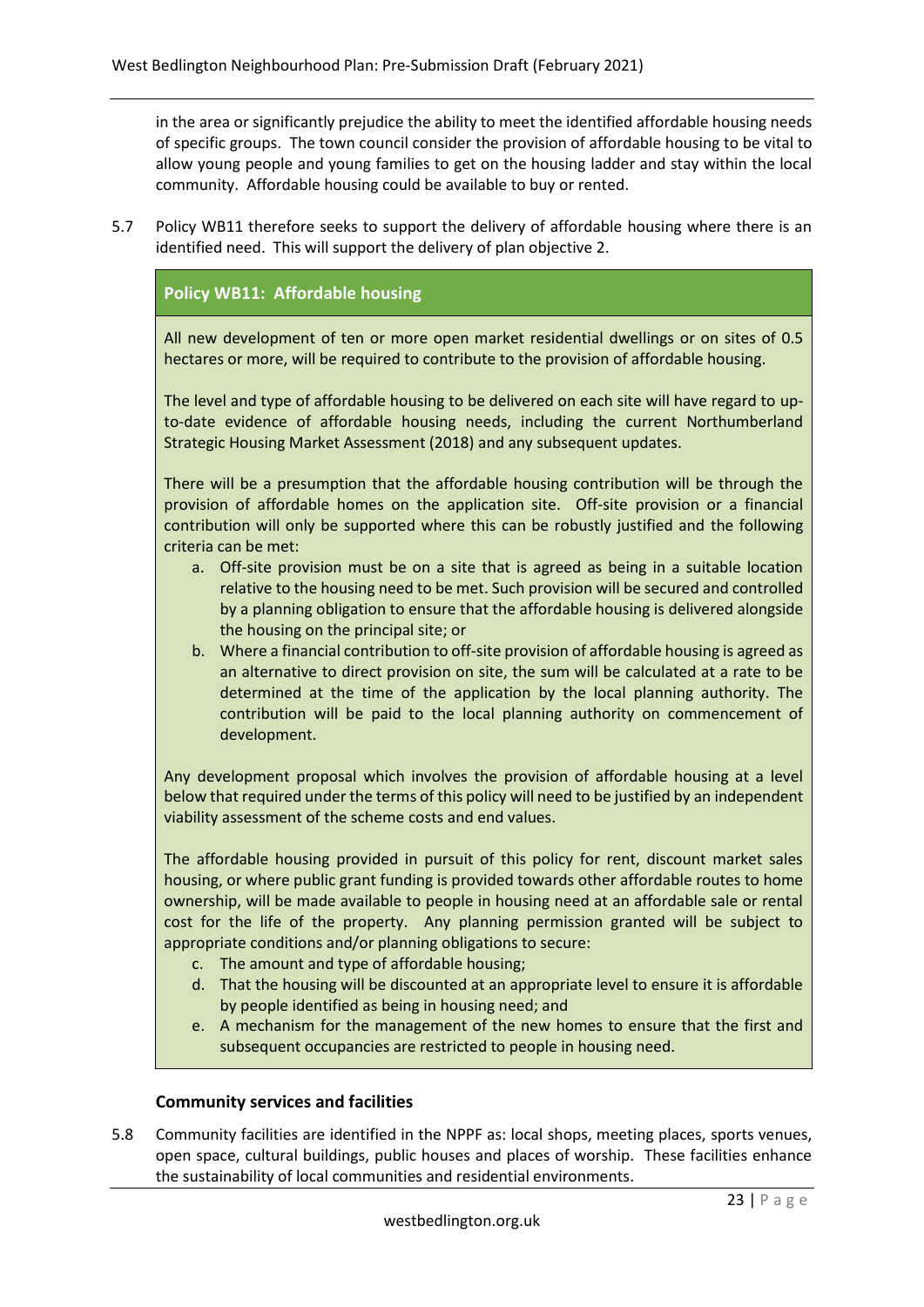5.9 There are a wide variety of community facilities across the plan area, including: schools, convenience stores, public houses, social clubs, cricket and golf clubs, a community centres and churches. These facilities are essential to support the strong sense of community that exists across the plan area. Policy WB12 therefore supports the provision of new and enhancement of existing community facilities, as well seeking to resist the loss of existing facilities, this will assist with the delivery of plan objective 2.

## **Policy WB12: Community services and facilities**

Development proposals to enhance the provision of community services and facilities will be supported subject to the following criteria:

- a. The proposal will not generate unacceptable noise, fumes, smell or other disturbance to adjoining properties;
- b. The proposal will not have an adverse impact on highway safety; and
- c. Access arrangements and sufficient off-street parking can be satisfactorily provided where practical without negatively impacting on adjoining uses.

Proposals that result in the loss of buildings or land for public or community use will need to demonstrate that:

- d. The facility is no longer needed in its current form;
- e. A replacement facility of sufficient size, layout and quality is to be provided on an alternative suitable location; or
- f. It would not be economically viable or feasible to retain the facility and there is no reasonable prospect of securing an alternative community use of the land or building.

#### **Allotments**

5.10 There are two allotments in the plan area at Ridge Terrace and Doctor Pit. The allotments are valued by allotment holders and their families. They provide significant physical and mental health benefits as well as the provision of flowers, fruit and vegetables. Allotments are also part of the green infrastructure of the area. Policy WB13 seeks to ensure that existing allotments are protected, which will assist with the delivery of plan objective 1 and 2.

#### **Policy WB13: Allotments**

The following allotment sites, as defined on the Policies Map, will be protected from development:

- A1 Ridge Terrace; and
- A2 Doctor Pit

Development resulting in the loss of any of the allotment sites identified would only be supported where:

- a. The development provides significant social and, or economic benefits which outweigh the importance of retaining the allotment; and
- b. A replacement allotment of at least equivalent quality and quantity, in a convenient location for the users, is provided fit for use, prior to the loss of the allotment land or any part of it.

The provision of new allotments will be supported to meet locally identified demand.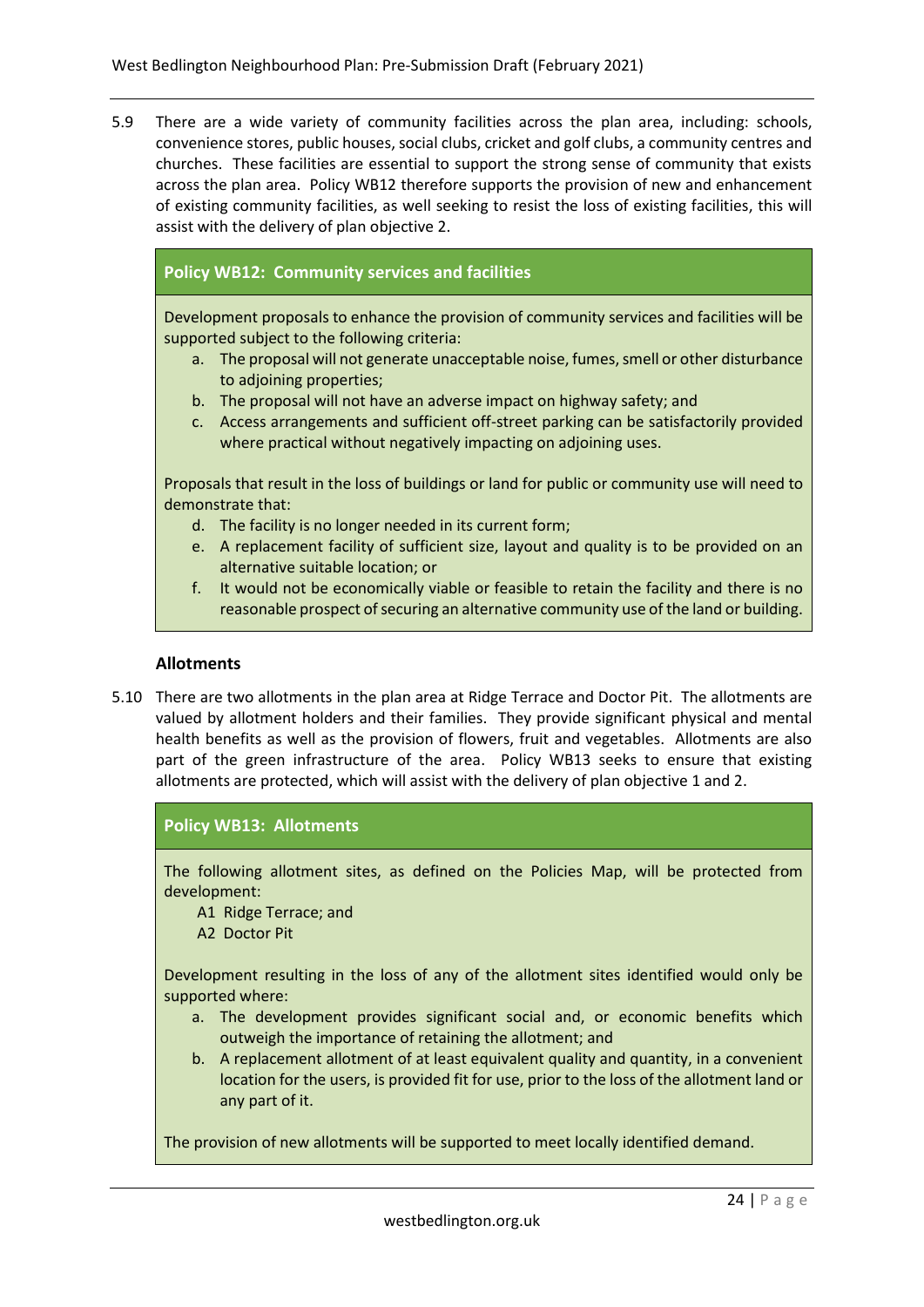#### **Infrastructure**

- 5.11 The infrastructure requirements of new development will vary depending on the type, scale and nature of the proposals. It could include the provision of: open space, public transport, education, leisure and medical facilities. The town council has particular concern over: the current provision of medical facilities; the lack of suitable indoor leisure provision; lack of provision for cycling across the plan area; and poor public transport connections in some parts of the plan area, particularly access to rail connections.
- 5.12 Policy WB14 therefore seeks to ensure that no significant adverse infrastructure impacts arise as a result of new developments, supporting the delivery of all of the plan objectives.

#### **Policy WB14: Infrastructure**

New developments will be required to provide or contribute to the infrastructure requirements that are related to them. The necessary infrastructure, including improvements to existing infrastructure, should be made available to serve the development within an agreed timescale.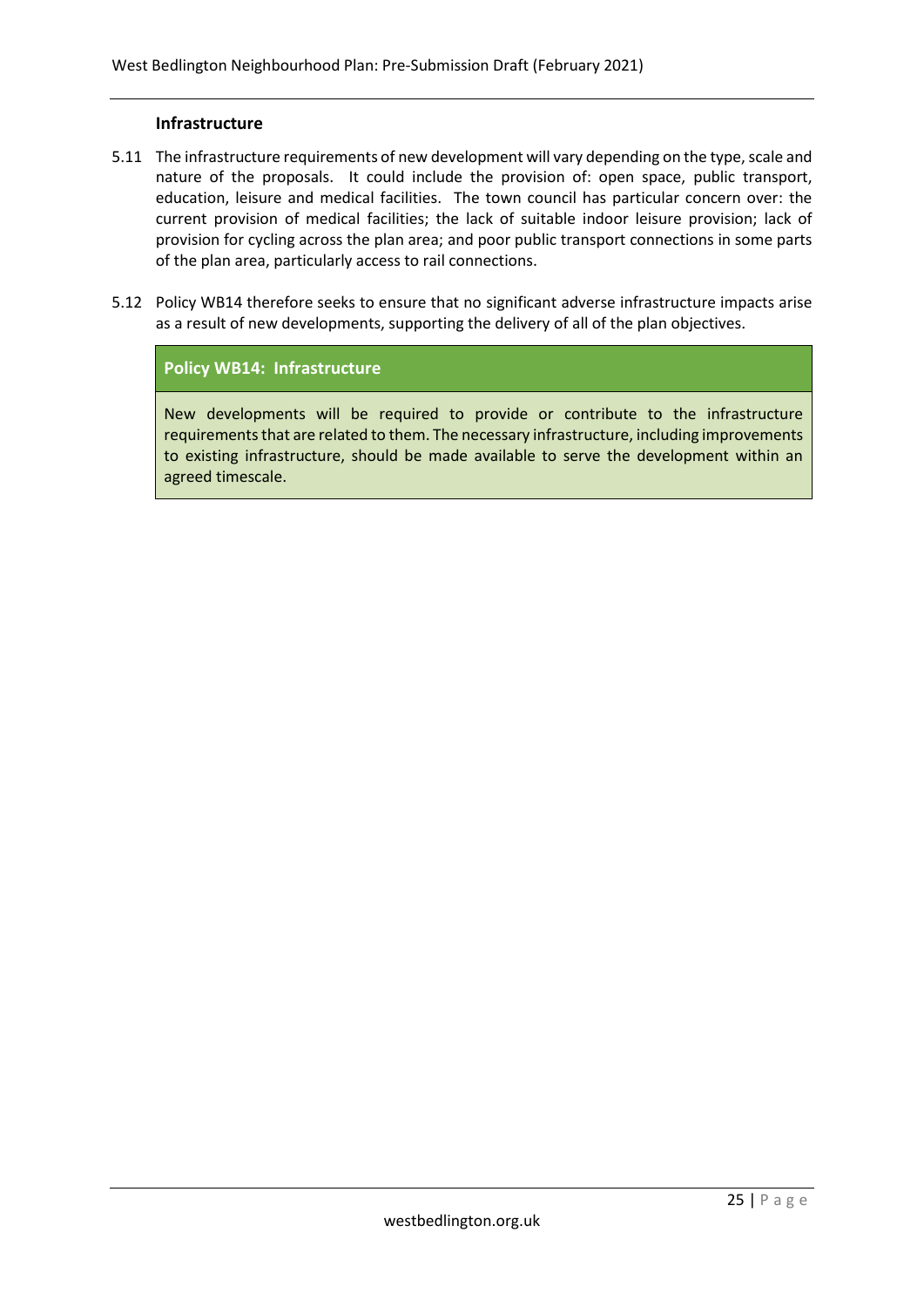## **6. Local economy**

#### **Background**

6.1 National policy requires significant weight to be placed on the need to support economic growth and productivity. Plan objective 3 seeks to ensure that the plan supports both existing and the creation of new employment opportunities across the plan area, as well as protecting and enhancing the vitality and viability of the town centre.

#### **Employment**

- 6.2 The economy of the plan area is diverse, ranging from retail, farming and some industry. There is also employment in the local schools, police station and magistrates' court. The businesses on Front Street provide a large amount of local employment to people who live in the area. However, most residents travel elsewhere to access employment.
- 6.3 Policy WB15 therefore seeks to support development proposals that result in the creation or protection of jobs and the sustainable economic growth of the plan area, assisting with the delivery of plan objective 3.

### **Policy WB15: Employment**

Development proposals that support the creation or protection of job opportunities and the sustainable development and economic growth of the neighbourhood plan area will be supported where they comply with the relevant policies in the development plan and they can be achieved without significant impact on the built and natural environment and residential amenity.

#### **Bedlington town centre**

- 6.4 The emerging Northumberland Local Plan identifies Bedlington as a smaller centre and highlights that a positive approach is needed to facilitate modern retail floorspace on a modest scale. Specific reference is made to the need to consider new town centre development to the north of Front Street within the constraints of the conservation area designation. The town centre and other retail units across the plan area provide important employment to local people.
- 6.5 Policy WB16 therefore seeks to support proposals which help to maintain and contribute to the role, viability and vitality of Bedlington Town Centre, supporting the delivery of plan objectives 3 and 4.

#### **Policy WB16: Bedlington town centre**

New development located within Bedlington Town Centre, as defined on the Northumberland Local Plan policies map, will be supported where it helps to maintain and contribute to the role, vitality and viability of the town centre.

Proposals for main town centre uses outside the defined town centre which are of a scale that would be inappropriate in a less accessible location will be subject to proportionate and appropriate sequential testing.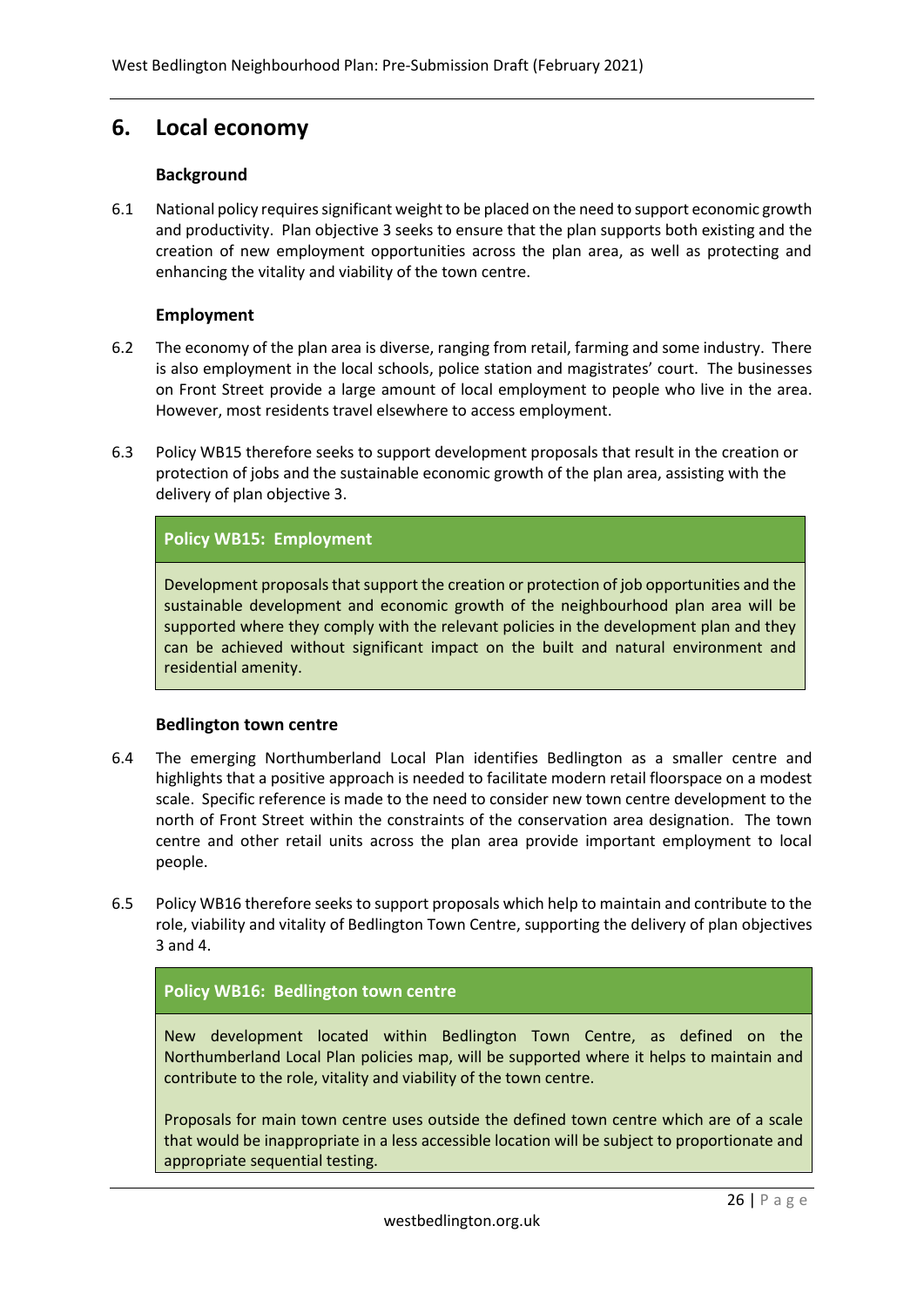If a more suitable central site cannot be identified, the proposal will be subject to impact testing where they are for: more than 1000 square metres of gross retail floorspace beyond the town centre boundary; or for more than 2500 square metres of gross leisure related floorspace beyond the town centre boundary.

Where it is demonstrated that the main town centre use can only be accommodated in an edge or out of centre location, priority should be given to accessible sites that are well connected to the town centre or connected to other existing services and where possible, well related to residential areas, existing services and public transport.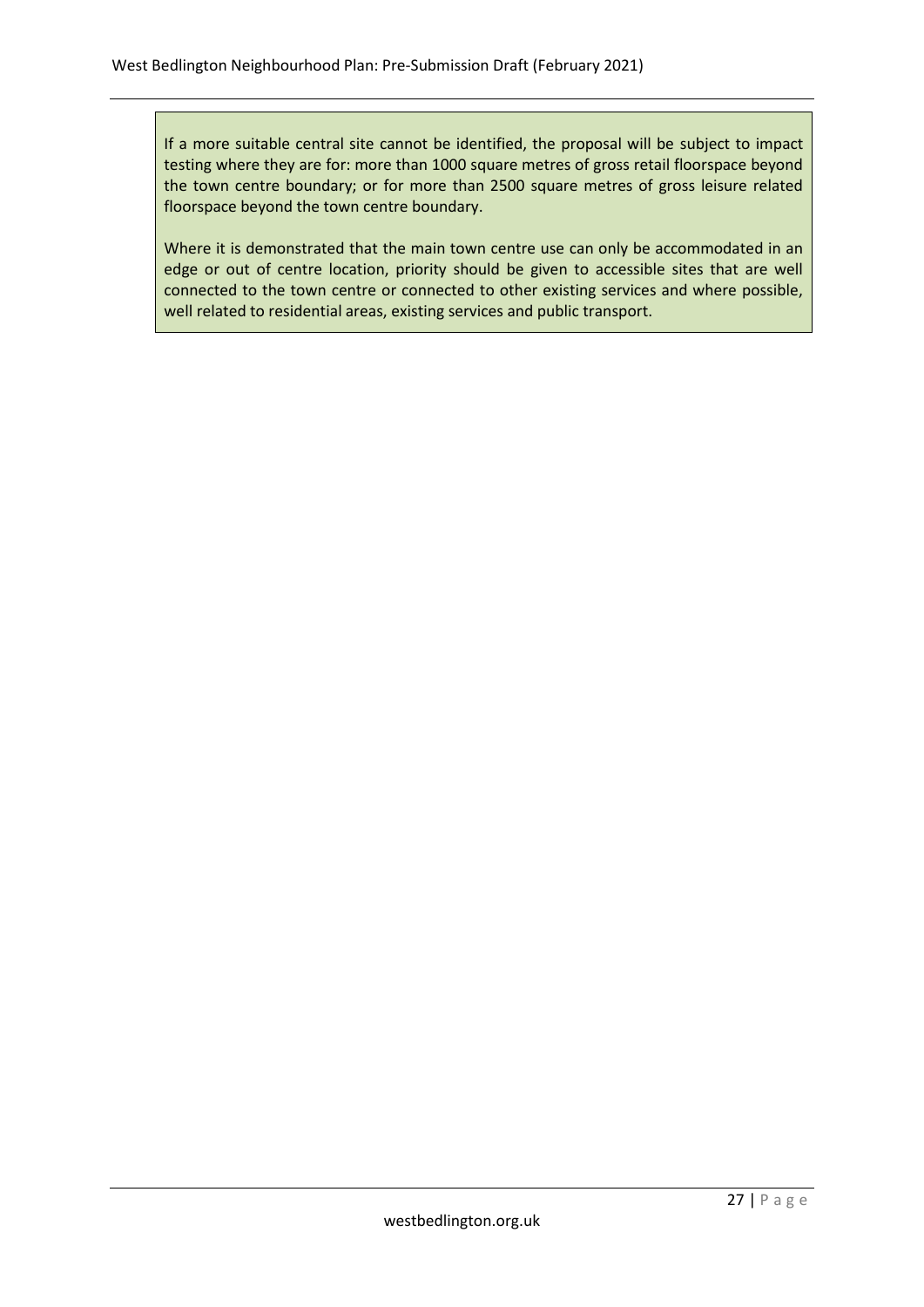# **7. Accessibility**

### **Background**

- 7.1 The private car provides the principal mode of transport for residents of the plan area, with 79.4% $6$  of the working population traveling to work by this method. However, 21.5% of households within the plan area have no access to a car or van.
- 7.2 The NPPF encourages a reduction in congestion and greenhouse gas emissions through the introduction of measures which promote a decrease in the number of journeys made by car. Whilst the preparation of transport policy at a local level is primarily a matter for the local planning authority, there are a wide range of areas where the plan can have an influence on accessibility including supporting the protection and enhancement of active travel routes and accessibility in new development.
- 7.3 Plan objective 4 therefore seeks to promote sustainable modes of transport, to connect local communities to the services and facilities they require, whilst ensuring the environmental quality of the plan area is protected by effectively managing traffic.

#### **Active travel routes**

- 7.4 Active travel routes are those routes that are used by pedestrians, cyclists and horse-riders. They provide recreation and leisure opportunities and also promote healthy living. Routes can include established pathways and cycle routes, public rights of way, bridle paths and paths of a more informal nature. The town council is particularly concerned that there is a lack of suitable routes in the plan area. It is not possible to cycle to the nearby towns of Morpeth, Cramlington and Blyth without cycling on main roads.
- 7.5 Policy WB17 seeks to support proposals to improve or extend the walking and cycling network within the plan area, as well as protecting existing routes, supporting the delivery of plan objective 4.

## **Policy WB17: Active travel routes**

Proposals to improve or extend the walking and cycling network within the plan area will be supported. The active travel routes identified on the policies map will be protected from development unless it provides replacement walking and cycling infrastructure.

#### **Transport and new development**

7.6 The NPPF identifies that planning policies should support a range of transport modes, with priority given to walking, cycling and public transport as well as consideration of disabled access. Policy WB18 therefore identifies the key considerations for development proposals across the plan area which will assist in the delivery of plan objective 4.

<sup>6</sup> 2011 census [https://www.northumberland.gov.uk/NorthumberlandCountyCouncil/media/Northumberland-](https://www.northumberland.gov.uk/NorthumberlandCountyCouncil/media/Northumberland-Knowledge/NK%20place/Parishes%20and%20towns/Parish%20fact%20sheets/FactSheetParishWestBedlington.pdf)[Knowledge/NK%20place/Parishes%20and%20towns/Parish%20fact%20sheets/FactSheetParishWestBedlington](https://www.northumberland.gov.uk/NorthumberlandCountyCouncil/media/Northumberland-Knowledge/NK%20place/Parishes%20and%20towns/Parish%20fact%20sheets/FactSheetParishWestBedlington.pdf) [.pdf](https://www.northumberland.gov.uk/NorthumberlandCountyCouncil/media/Northumberland-Knowledge/NK%20place/Parishes%20and%20towns/Parish%20fact%20sheets/FactSheetParishWestBedlington.pdf)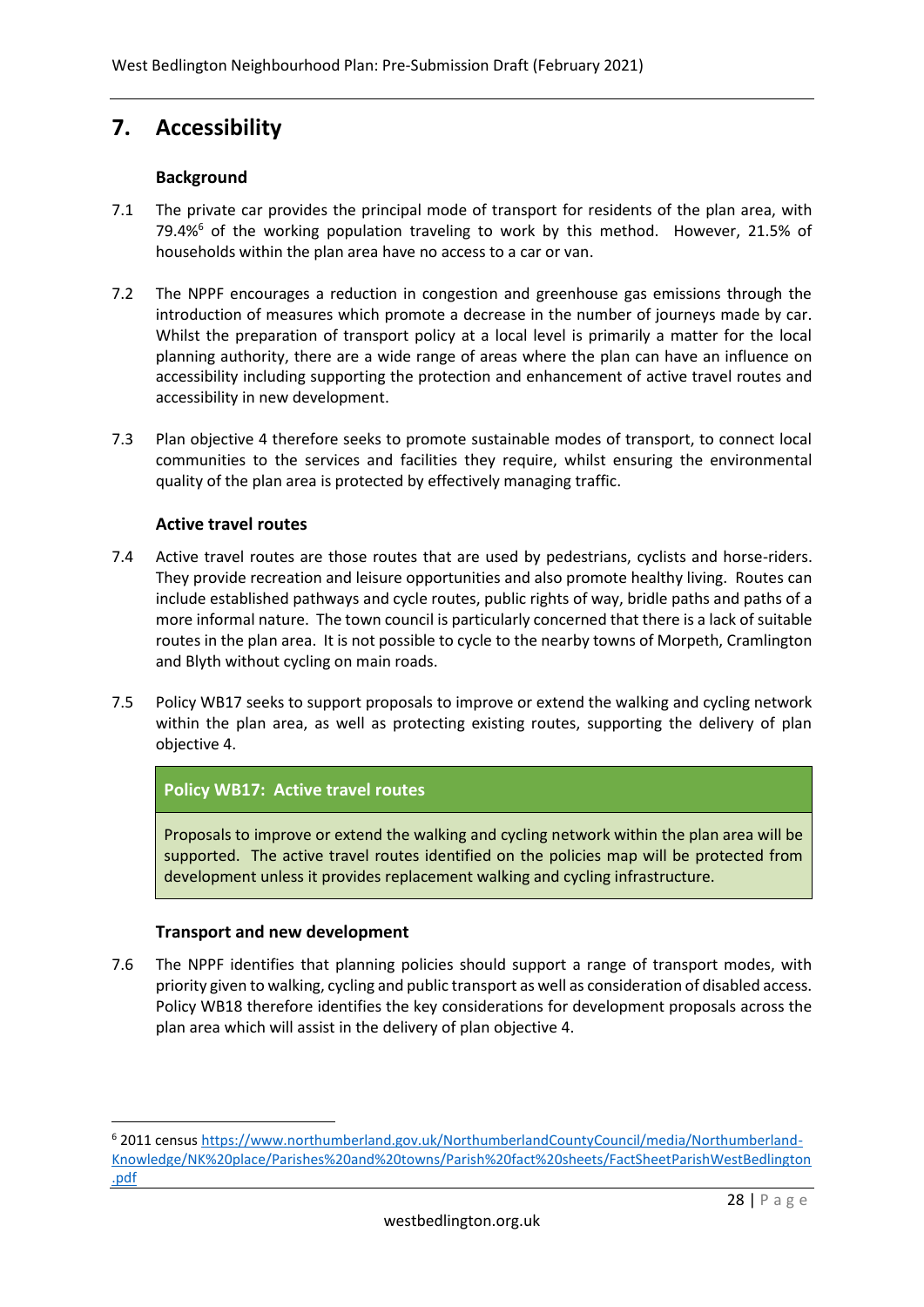### **Policy WB18: Transport and new development**

Proposals will be supported where it can be demonstrated that the development:

- a. Will provide safe vehicular, cyclist and pedestrian access;
- b. Will not significantly impact on traffic flows on the highway network or that appropriate mitigation measures can be secured and are undertaken; and
- c. Makes satisfactory off-road parking provision.